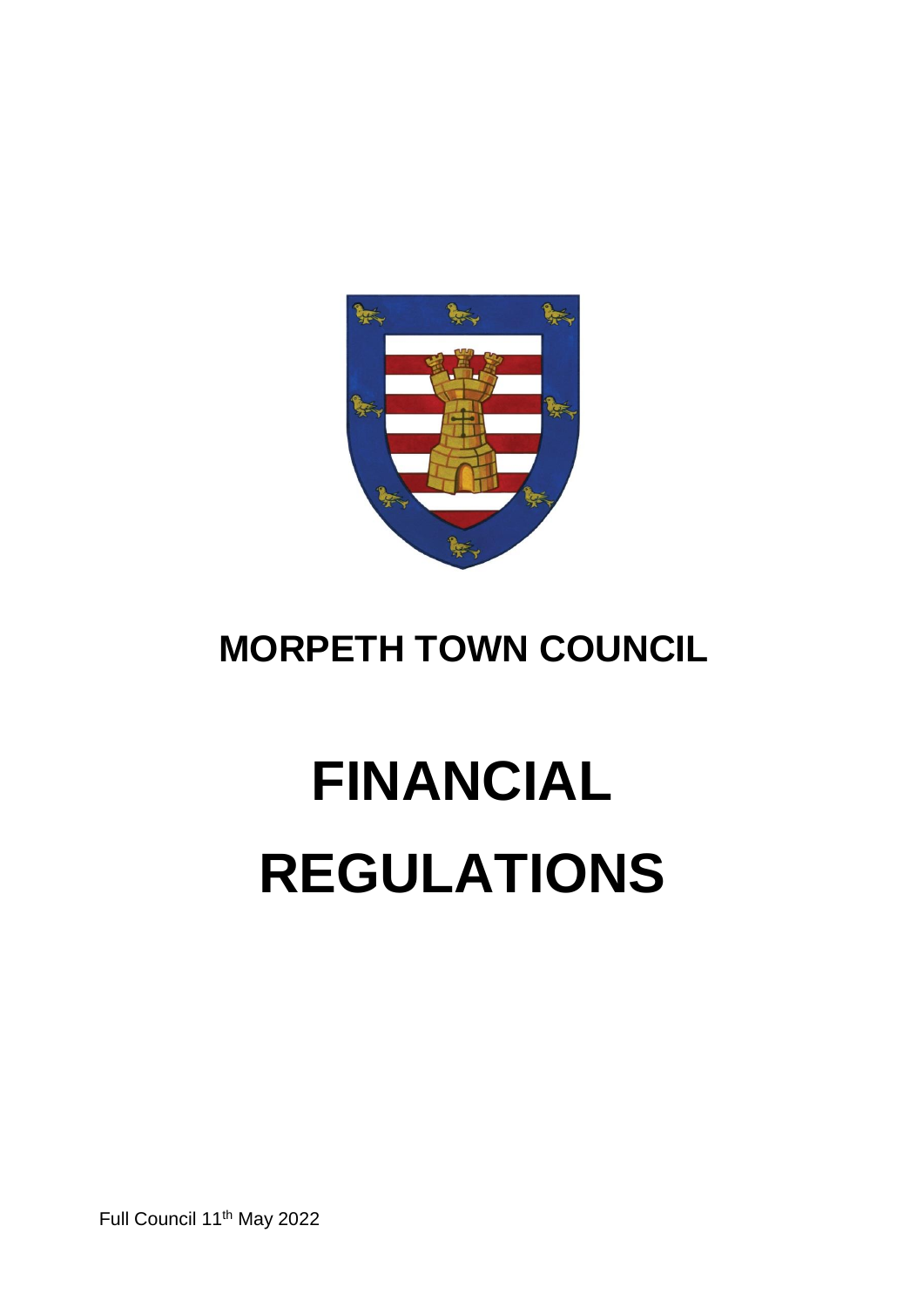|            | <b>Title</b>                                                     | Page Number |
|------------|------------------------------------------------------------------|-------------|
| Section 1  | Introduction and Status of the Financial Regulations             | 3           |
| Section 2  | <b>Financial Management Responsibilities</b>                     | 4           |
| Section 3  | Risk Management and Internal Control                             | 6           |
| Section 4  | Accounting Systems, Records, Policies and Procedures             | 10          |
| Section 5  | <b>Statement of Accounts</b>                                     | 11          |
| Section 6  | <b>Financial Planning and Budgeting</b>                          | 12          |
| Section 7  | <b>Budget Monitoring and Budgetary Control</b>                   | 14          |
| Section 8  | Virement and Treatment of Year End Budget Balances               | 15          |
| Section 9  | Banking and Investment Arrangements                              | 15          |
| Section 10 | Purchase Ordering and Payments for Goods and Services            | 17          |
| Section 11 | Payment of Salaries and Wages and Members Allowances             | 26          |
| Section 12 | Collection and Banking of Income                                 | 27          |
| Section 13 | <b>Treasury Management</b>                                       | 29          |
| Section 14 | Capital Programme Works and Payments Under Contracts             | 31          |
| Section 15 | Management of Consumable Stocks                                  | 31          |
| Section 16 | Management of Plant, Vehicles, Machinery and Equipment<br>Assets | 31          |
| Section 17 | Asset Management of Land and Property                            | 31          |
| Section 18 | <b>Insurance Arrangements</b>                                    | 32          |
| Section 19 | <b>Taxation</b>                                                  | 33          |
| Section 20 | <b>Revision of Financial Regulations</b>                         | 33          |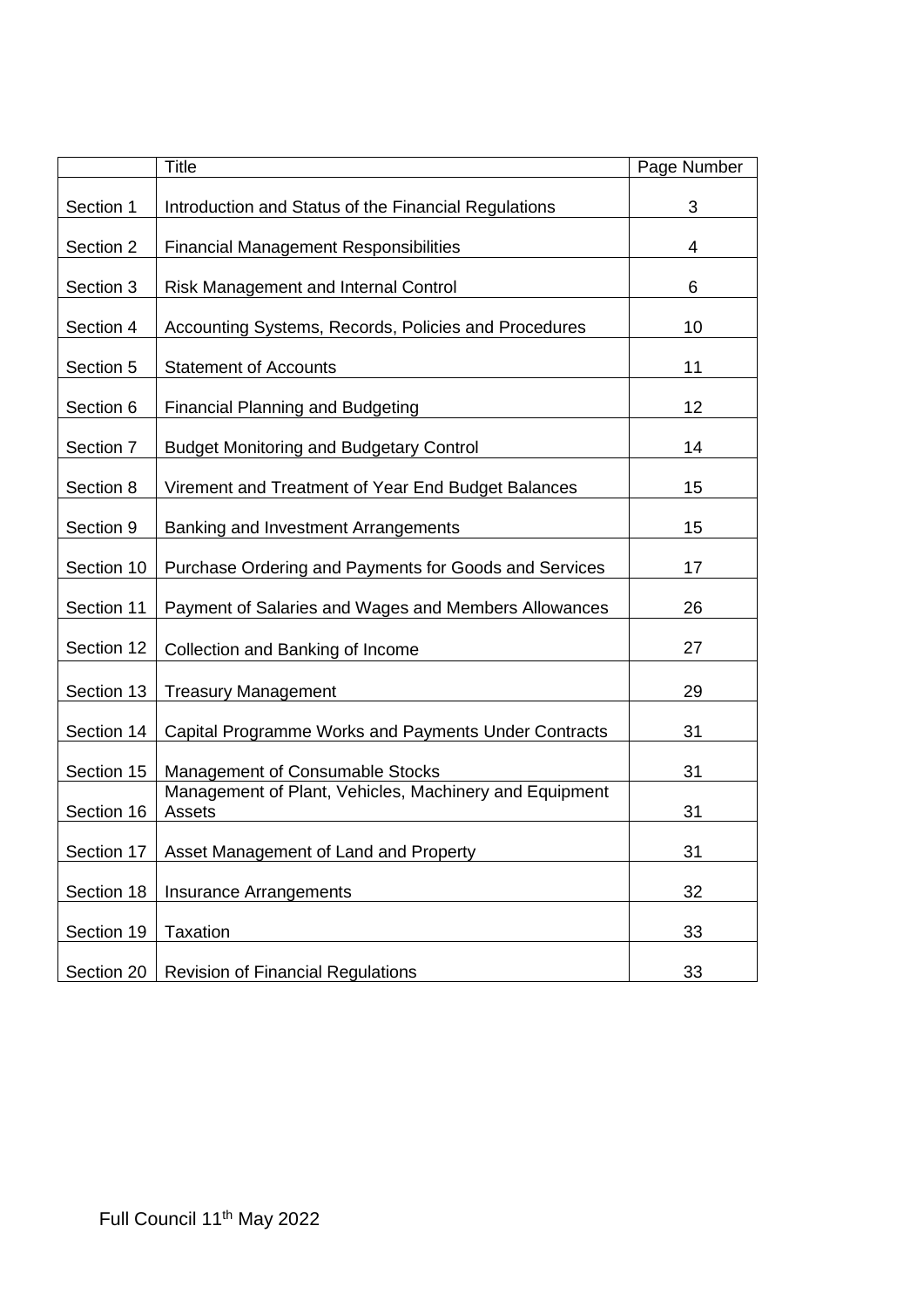# **1.0 Introduction and Status of the Financial Regulations**

- 1.1 The Council has a responsibility in law for ensuring that its 'financial management is adequate and effective' and that it has a 'sound system of internal control which facilitates the effective exercise of the Council's functions and which includes arrangements for the management of risk'.
- 1.2 These Financial Regulations form part of the Council's Constitution and provide the framework for the management of the Council's finances in accordance with these statutory responsibilities.
- 1.3 The Financial Regulations apply to every Member and Officer of the Council and to anyone acting on their behalf. They identify the financial responsibilities of the Council as a whole, Members of the Council, the Chief Officer (Town Clerk), and all other managers and senior officers employed by the Council.
- 1.4 The Chief Officer is the Council's Responsible Financial Officer in accordance with Section 151 of the Local Government Act 1972, and acting under the policy direction of the Council's Finance and General Purposes Committee (F&GP) is responsible for the proper administration of the Council's financial affairs in accordance with all relevant laws, acts, regulations and proper practices.
- 1.5 The Chief Officer will determine on behalf of the Council, its accounting policies, procedures, records and control systems, and ensure that these are observed and kept up to date in accordance with proper practices, produce the Council's accounts, budgets and financial plans, and assist the Council in securing economy, efficiency, and effectiveness in the use of resources.
- 1.6 The Chief Officer is also responsible for issuing supporting financial policies and procedures, as well as financial management information, advice, training and guidance to underpin the requirements of these Financial Regulations.
- 1.7 All Members and officers of the Council have a responsibility under the requirements of these Financial Regulations for taking reasonable action to ensure the security of all assets under their control, ensuring that all expenditure incurred is legal and properly authorised, that all cash and other income is properly collected, accounted for and banked, and for securing value for money in the use of public money.
- 1.8 Senior officers are responsible for ensuring that all staff in their services are aware of the existence of the Council's Financial Regulations and supporting financial policies and procedures, and that they comply with their requirements.
- 1.9 Any known breach of or non-compliance with these Financial Regulations must be reported to the Council's Internal Auditor. The Internal Auditor, in consultation with the Chief Officer and Operations Manager, will decide whether the breach or non- compliance represents a significant risk of harm to the Council's interests,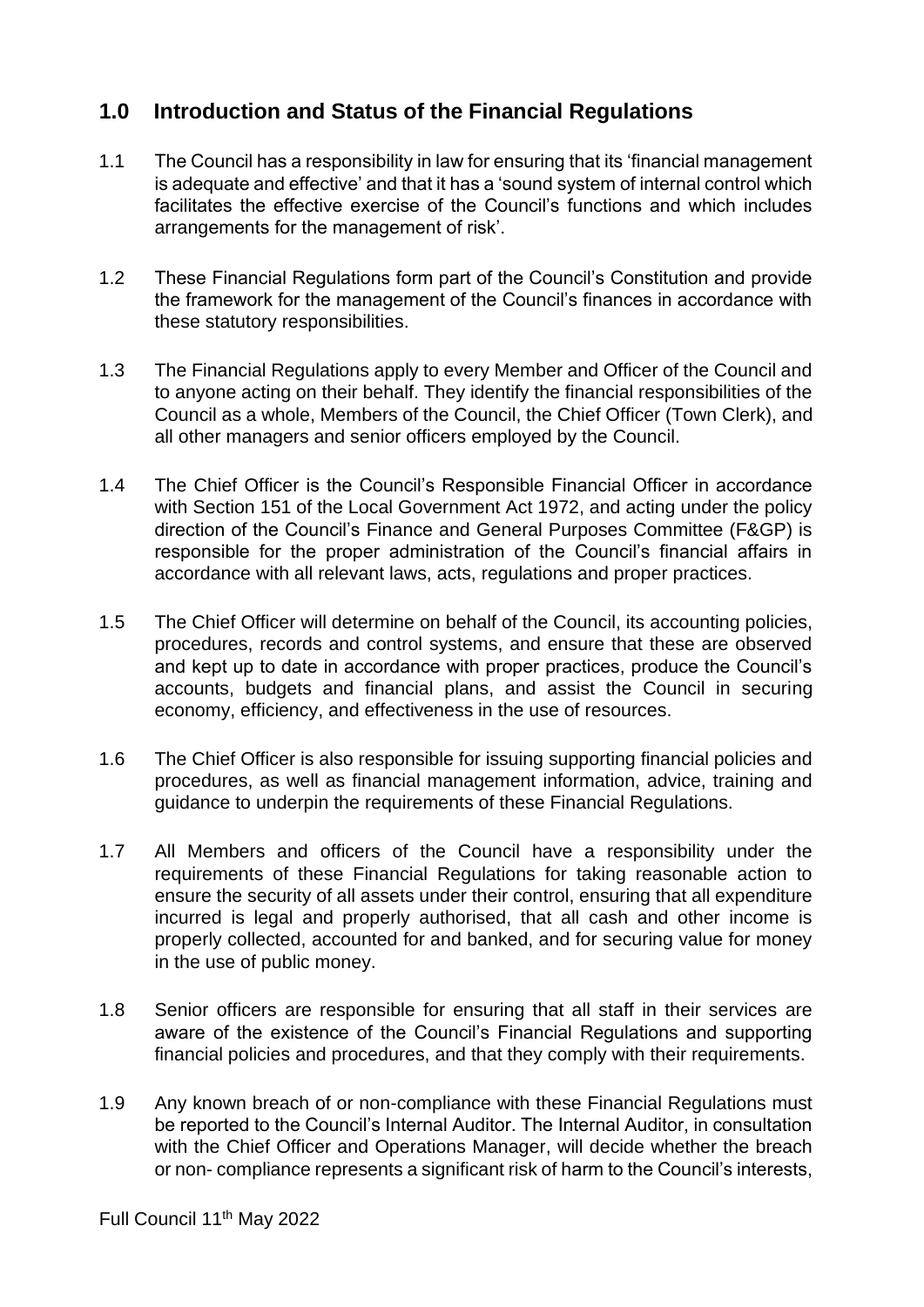and what disciplinary action is required, and will report the outcome to the Council.

1.11 The Financial Regulations will be regularly reviewed and updated by the Chief Officer and the Operations Manager, and any revisions will be submitted to Council for approval.

# **2.0 Financial Management Responsibilities**

2.1 The financial management responsibilities at each level of the Council are summarised in this section of the Financial Regulations.

#### **Council**

- 2.2 Council is responsible for adopting the Constitution, which contains the Financial Regulations and provides the framework and guidelines within which the Council operates, and for monitoring and ensuring compliance with this.
- 2.3 Council is also responsible for setting the Council Precept, approving the annual Statement of Accounts and Annual Governance Statement, approving new borrowing and the bank mandate, writing off debts, declaring eligibility for the General Power of Competence, and receiving external audit reports.

#### **Finance and General Purposes Committee**

- 2.4 Finance and General Purposes Committee are responsible for monitoring and ensuring compliance with the Financial Regulations and discharging functions in accordance with the Regulations.
- 2.5 Finance and General Purposes Committee are also responsible for considering and recommending for approval by Full Council, the annual Budget, supporting financial policies such as the Treasury Management Policy, financial plans such as the Medium Term Financial Plan and all other relevant financial information.
- 2.6 Any decision taken by the Finance and General Purposes Committee must take account of any legal and financial implications and consider any risk management issues that may arise from the decision.

#### **The Chief Officer (Town Clerk)**

- 2.7 The Chief Officer is the Council's 'proper officer' in accordance with Section 112 of the Local Government Act 1972, and is ultimately responsible for the discharge of the council's functions, under delegation from the Council.
- 2.8 The Chief Officer is the Council's Responsible Financial Officer in accordance with Section 151 of the Local Government Act 1972, and, acting under the policy direction of the Council's Finance and General Purposes Committee, is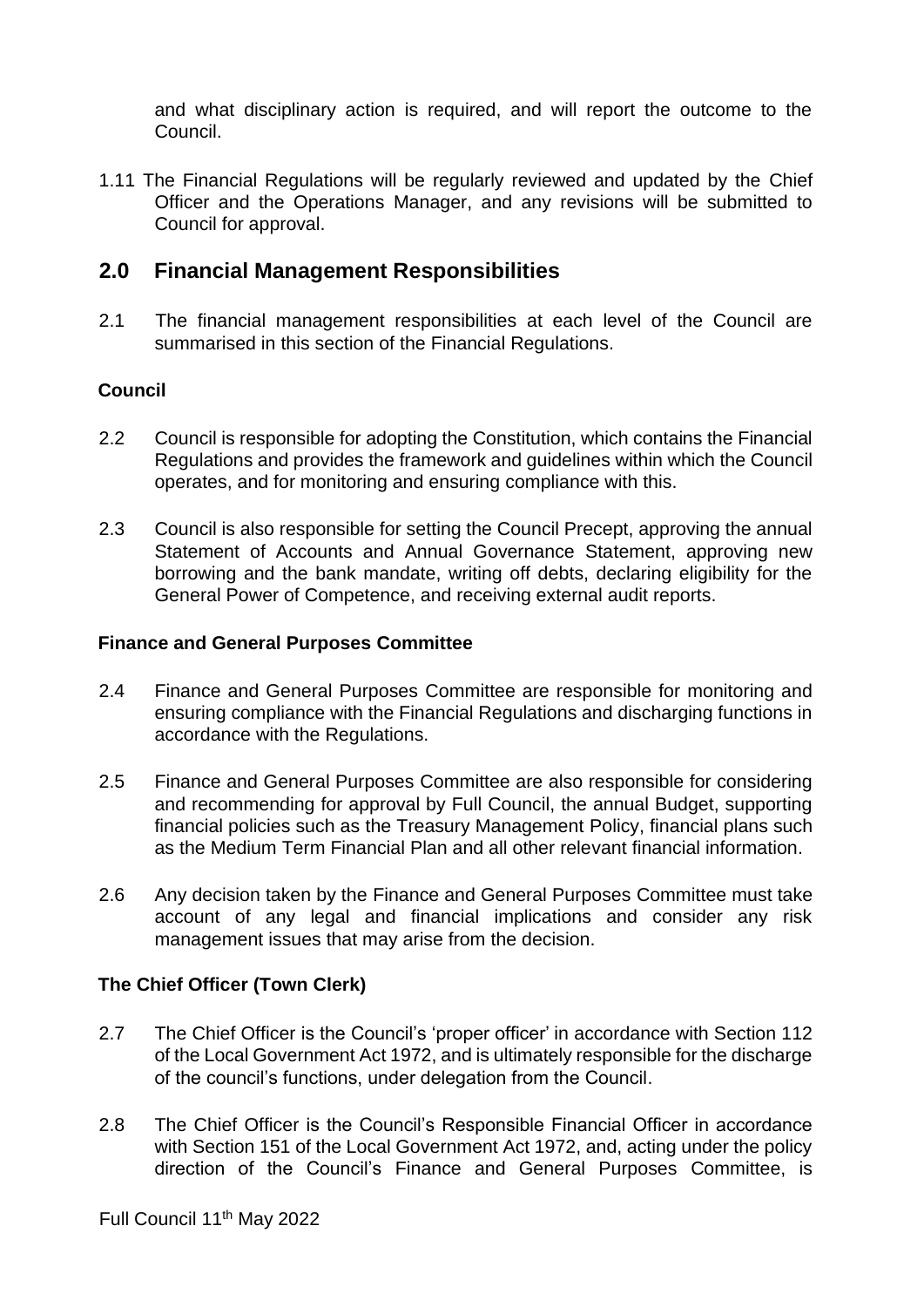responsible for the proper administration of the Council's financial affairs in accordance with all relevant laws, acts, regulations and proper practices.

- 2.9 The Chief Officer is responsible for the overall strategic and corporate management of the Council including the maintenance and update of the Council's Constitution.
- 2.10 The Chief Officer must report to and provide independent, objective and professional advice and information to the Council and its various Committees to help them make appropriate and lawful decisions.
- 2.11 The Chief Officer is also responsible for establishing a framework for management direction and staff management and dealing with personnel issues, representing the Council, promoting and maintaining high standards of conduct, reporting any breaches of law, health and safety, asset management, monitoring the performance of the Council, and managing the system of recording and publicising all Council decisions, policies and procedures.
- 2.12 The Chief Officer is responsible for the following areas of financial management with the aid of the Operations Manager: -
	- Advising the Council, whether a decision is likely to be in accordance with the Financial Regulations and the Standing Orders for Contracts and Procurement;
	- Determining on behalf of the Council, its accounting systems, internal controls, financial records, accounting policies and financial procedures in order to ensure compliance with the Financial Regulations;
	- Reporting on the Council's financial performance and financial position;
	- Providing financial information to Members and Officers including the regular reporting of budgetary control during the year;
	- Preparing the annual Revenue Budget and Capital Programme;
	- Preparing the Medium Term Financial Plan;
	- Preparing the annual Statement of Accounts;
	- Preparing the Annual Governance Statement incorporating the annual Statement of Internal Control;
	- Treasury Management including the maintenance of the Treasury Management Code of Practice and the management of the Council's cash flow, loans and investments;
	- Managing an effective payroll service;
	- Managing an effective accounts payable and receivable function to ensure that all invoices are raised and paid promptly;
	- Managing an effective income collection and banking system to ensure that all income receivable by the Council is collected and banked promptly and recorded accurately;
	- Managing the Council's insurance arrangements;
	- Managing the Council's banking arrangements;
	- Accounting for taxation including VAT, income tax and national insurance;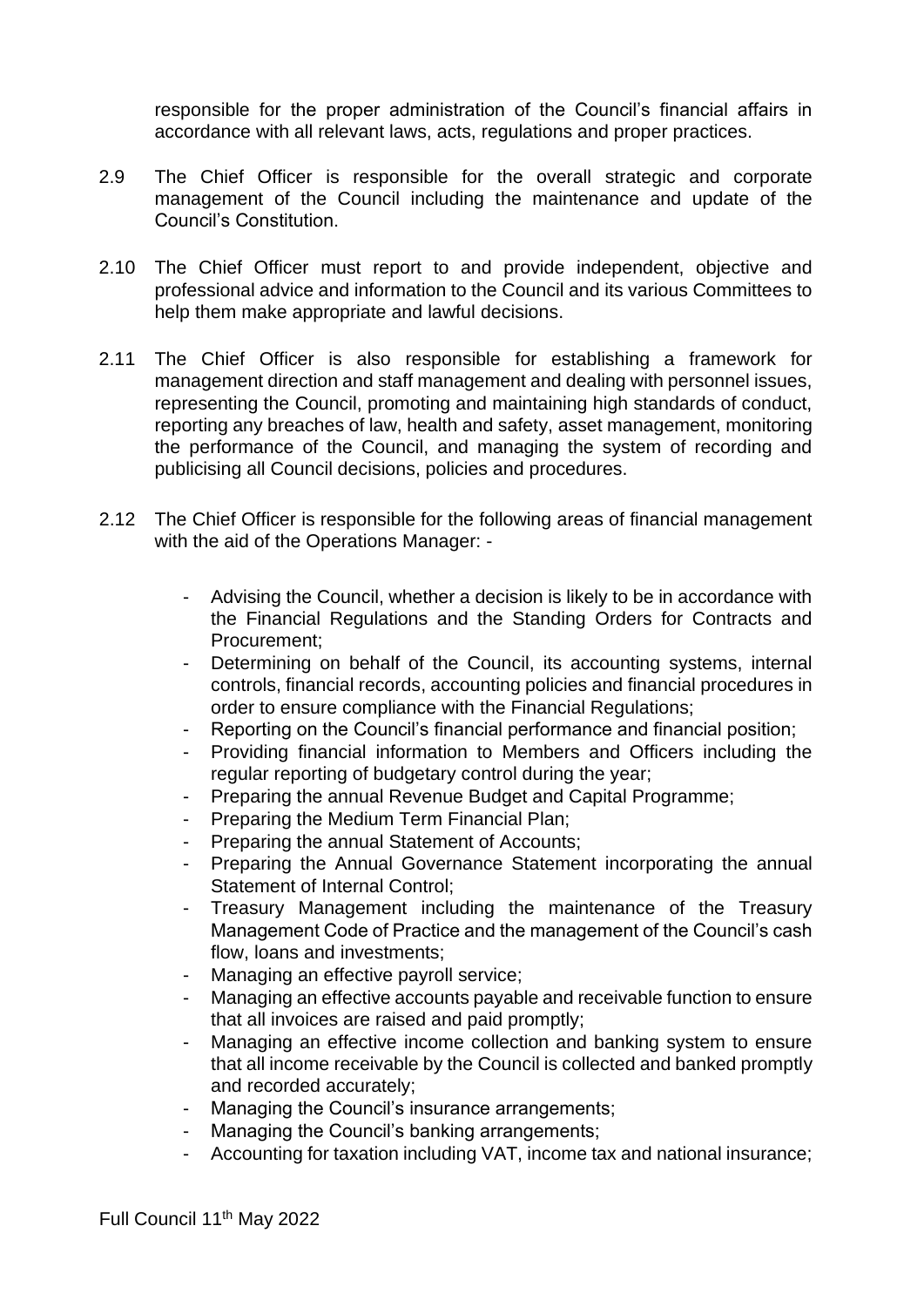- Preparing and monitoring compliance with the Council's Anti-Fraud and Corruption Policy;
- Overseeing and ensuring an effective internal audit service in accordance with statutory requirements; and
- Providing financial advice and training to members and officers.
- 2.13 The Chief Officer acts as the Operations Manager line manager.
- 2.14 Section 114 of the Local Government Finance Act 1988 requires that the Chief Officer reports to Council and the external auditor, if the Council or one of its officers:
	- has made, or is about to make, a decision which involves incurring unlawful expenditure;
	- has taken, or is about to take, an unlawful action which has resulted in or would result in a loss to the Council; or
	- is about to make an unlawful entry in the Council's Accounts.
- 2.15 The Council must ensure that the Chief Officer is provided with sufficient staff and other resources to carry out these statutory duties effectively.

# **3.0 Risk Management and Internal Control**

#### **Risk Management**

- 3.1 The Accounts and Audit Regulations require the Council to put in place effective arrangements for the management of risk.
- 3.2 It is therefore essential that a robust risk management system is developed and maintained for identifying and evaluating all significant operational and financial risks to the Council. This includes regularly re-assessing risks arising from existing services and activities, as well as undertaking new risk assessments for all new initiatives and activities.
- 3.3 The Operations Manager is responsible for preparing the Council's Risk Management Strategy and Policy, maintaining and updating the Council's Risk Register, promoting the principles of effective risk management throughout the Council.
- 3.4 The Operations Manager is responsible for ensuring that appropriate insurance cover is put in place to mitigate the risks identified. See Section 18 – Insurance for more detailed information.
- 3.5 Finance and General Purposes Committee are responsible for approving the Council's Risk Management Strategy and Policy.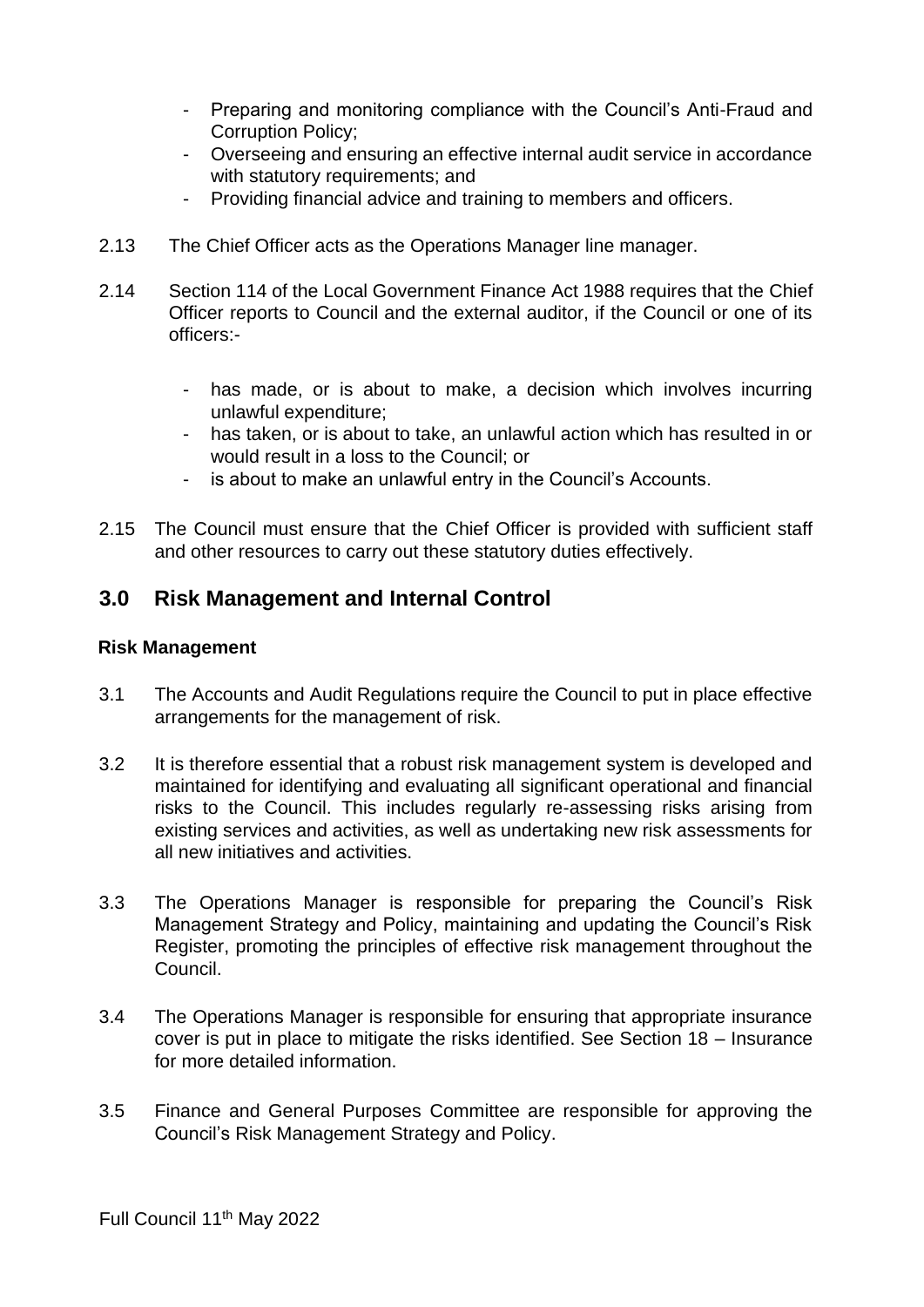#### **System of Internal Control**

- 3.6 The system of internal control is designed to manage risk within the Council to a reasonable level, thereby allowing the Council to deliver its services, aims and objectives in an economic, efficient, and effective manner.
- 3.7 The system of internal control refers to the strategies, policies, management systems and structures, procedures and controls that are in place within the Council which together control the way the Council manages its business, formulates it priorities and objectives, and delivers its services in a way that meets those objectives.
- 3.8 The system of internal control is based on a framework of the proper establishment of the Council's priorities and objectives, regular performance management information, financial regulations and standing orders, administrative procedures incorporating appropriate segregation of duties, management supervision, the internal audit plan, and a system of delegation and accountability.
- 3.9 The system of internal control helps to ensure the effective exercise of the Council's functions in compliance with all relevant laws, acts, regulations and proper practices, promotes the economic, efficient and effective use of public resources, safeguards the Council's assets and interests, and puts in place proper arrangements for the management of risk.
- 3.10 The Chief Officer, supported by the Internal Auditor, is responsible for establishing the overall system of internal control, reviewing its effectiveness, and monitoring and ensuring compliance.
- 3.11 It is the responsibility of officers to ensure sound internal control arrangements are being followed, and that they meet the requirements of the supporting financial policies and procedures.
- 3.12 It is a statutory requirement set out in the Accounts and Audit Regulations 2011 for the Council to carry out an annual review of the effectiveness of its system of internal control and report the outcome of this review within the Annual Governance Statement in the Statement of Accounts.
- 3.13 The annual review of the effectiveness of internal control is significantly informed by the work of the Internal Auditor, who is responsible for ensuring all of the major services, systems and processes of the Council are reviewed annually in order to ensure the internal financial controls are operating effectively.
- 3.14 The Internal Auditor will make comments where necessary in relation to identified weaknesses in internal control arrangements during audit reviews and will make recommendations for improvements in audit reports.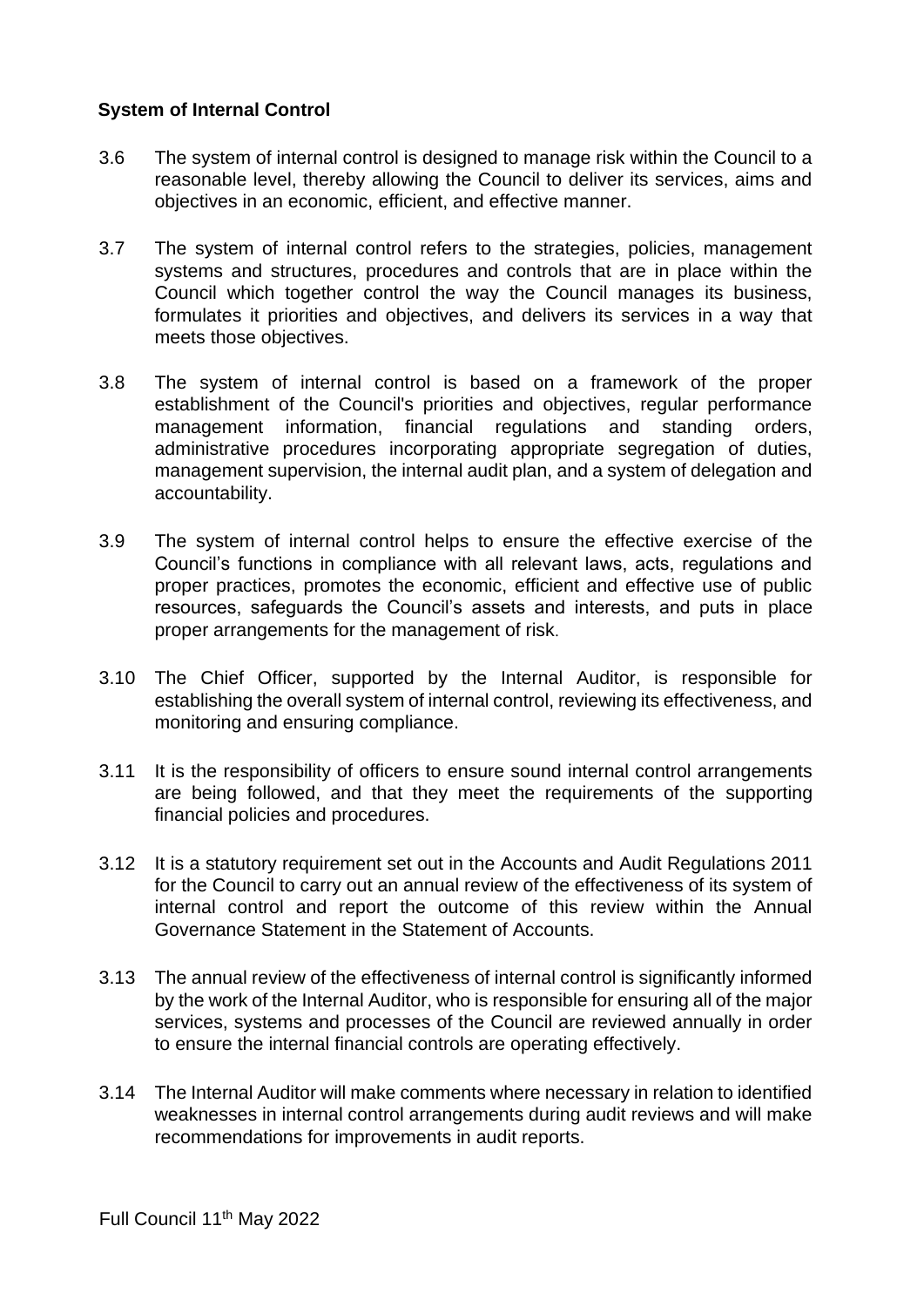#### **Internal Audit**

- 3.15 The Accounts and Audit Regulations 2011 require that all local authorities 'undertake an adequate and effective internal audit of its accounting records and of its system of internal control in accordance with proper practices'.
- 3.16 The Council's Internal Auditor will achieve this by undertaking audit examinations of all major services, activities, systems and processes and:-
	- Reviewing the systems of internal control in place;
	- Ensuring the completeness, accuracy and reliability of financial management information and other records;
	- Ensuring compliance with relevant laws and regulations;
	- Ensuring compliance with the Council's Financial Regulations and other approved Council policies and procedures;
	- Ensuring the protection of Council assets and interests; and Promoting the prevention and detection of fraud.
- 3.17 Any officer or Member of the Council shall, if required, make available any records of the Council as deemed to be necessary for the purpose of the internal audit and shall supply the Internal Auditor with such information and explanation as is considered necessary for that purpose.
- 3.18 The Internal Audit function will be competent, objective and independent of the financial operations of the Council and free from any conflicts of interest. The Internal Auditor will have no involvement in the financial decision making, management and control of the Council and will not, under any circumstances, perform any operational duties for the Council, initiate or approve any financial transactions, or direct the activities of any Council employee.
- 3.19 The Internal Auditor will carry out a planned programme of internal audit work for the year and will report the conclusions and recommendations. These will be reviewed by the Finance and General Purpose Committee.
- 3.20 The Accounts and Audit Regulations 2011 also require the Council, as a 'larger relevant body', to 'carry out an annual review of the effectiveness of the internal audit service and that this is used to inform the overall review of internal control.'

#### **External Audit**

- 3.21 The external auditors are responsible for auditing, on an annual basis, the Council's Statement of Accounts and Annual Governance Statement.
- 3.22 The external auditors are required to publicly report their formal audit opinion in an Audit Completion Report and Annual Audit Letter and this is required to be published no later than 30<sup>th</sup> September each year in order to allow the Council to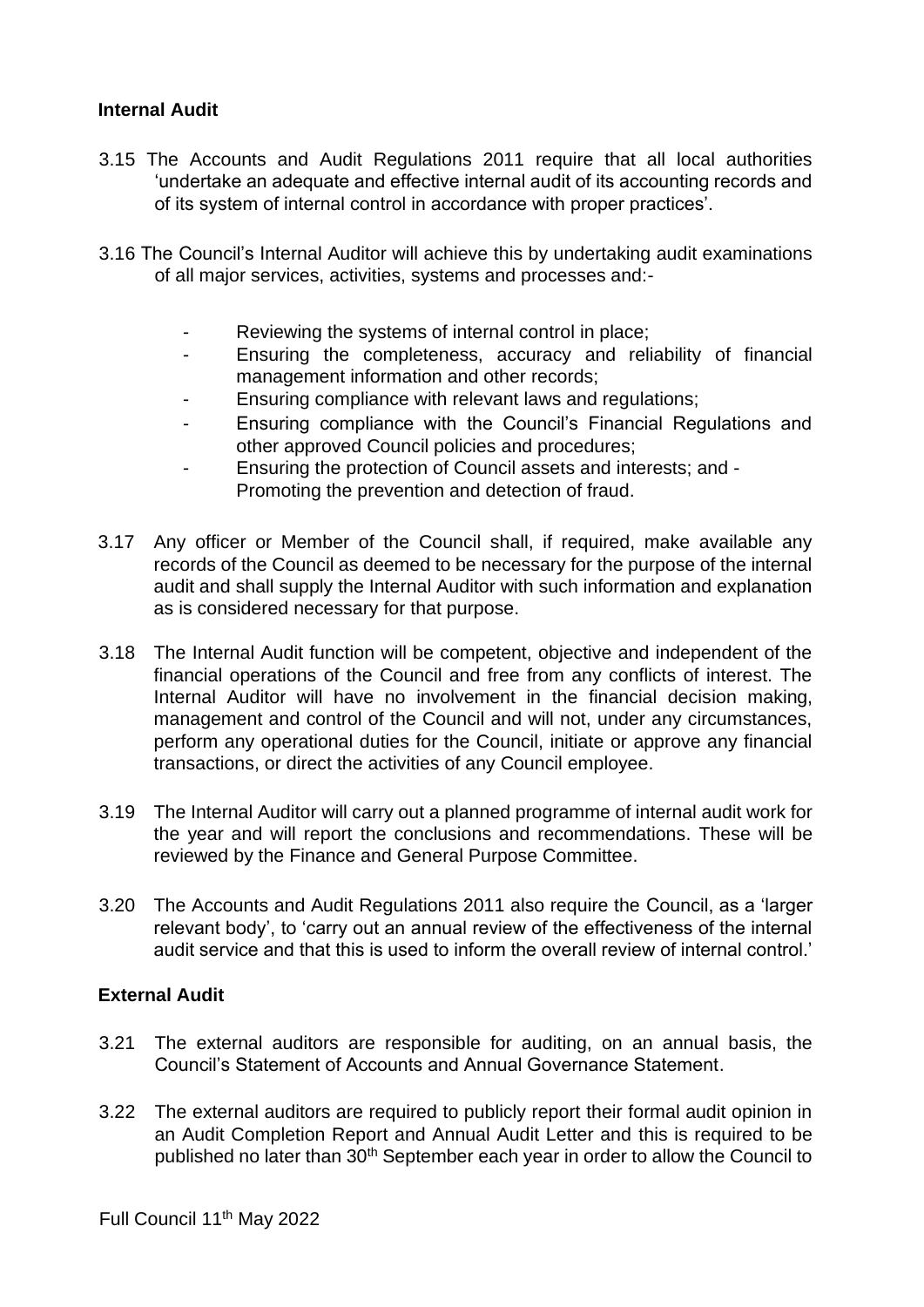publish the audited accounts by this date, in accordance with the statutory timetable set out in the Accounts and Audit Regulations.

- 3.23 It is important, in terms of providing assurance to local tax payers, that the Council receives an 'unqualified' opinion in the Audit Completion Report and Annual Audit Letter. An unqualified opinion means that no material issues of concern have been identified by the auditors.
- 3.24 An unqualified audit opinion would mean that the auditors consider that:-
	- The Council's Statement of Accounts present fairly its financial position and are free from material error or misstatement;
	- The Council is well managed and governed with sound strategies, policies, procedures, systems and internal controls;
	- The Council's finances are in good order.

#### **Preventing Fraud and Corruption**

3.26 The work of the Internal Auditor provides assurance to the Council that its officers adhere to the requirements of this policy and take a proactive approach to the prevention of fraud, thereby helping to ensure that any occurrence of fraud is detected, properly investigated and reported to Council.

#### **Asset Controls**

- 3.27 The Chief Officer, with the assistance of all staff, is responsible for ensuring that all Council assets are properly maintained and securely held.
- 3.28 The Council's Asset Management Plan provides the framework for the development of the Council's long term maintenance and capital investment plan for its assets. See Section 17 – Asset Management for further information.
- 3.29 The Chief Officer is responsible for ensuring that the Asset Management Plan is regularly reviewed and that progress in delivering any action plan is reported to the Council's Finance and General Purposes Committee.

#### **Information Technology Controls**

- 3.30 Use of computers, servers, email, social media and other information technology by staff will be in accordance the Council's Information Security policy.
- 3.31 Access to all Council computers and servers will be monitored and controlled via the use of user names and passwords.
- 3.32 Access to the Rialtas Business Suite Financial Management System will also be restricted to authorised users and the permissions allocated to individual users will be managed and controlled by the Chief Officer. Access to the system will be via a user name and password.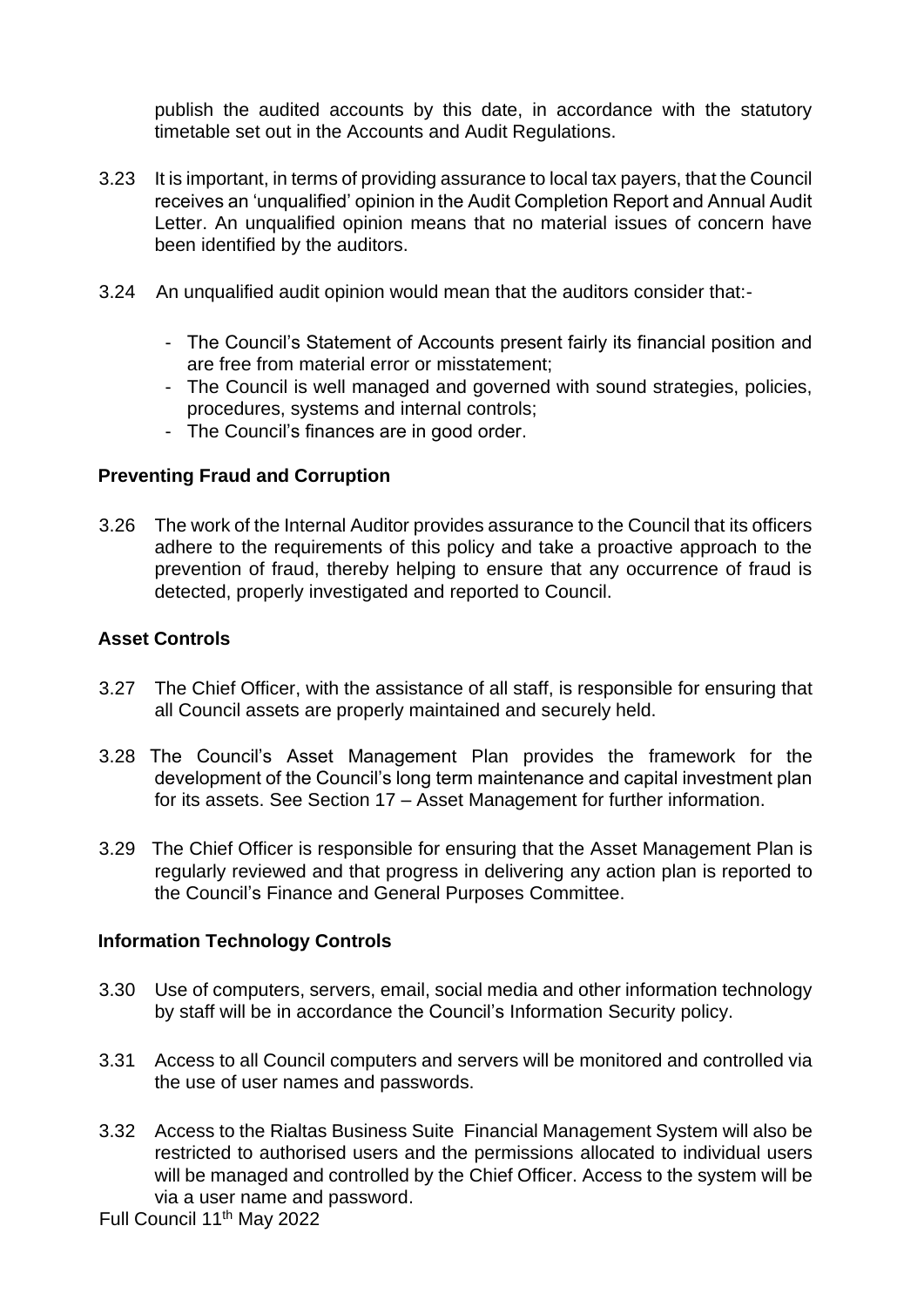3.33 Access to and use of the internet banking facility will be in accordance with the provisions of Financial Regulation 9.

#### **Staffing Controls**

- 3.34 The Chief Officer is responsible for the maintenance of the approved staffing structure and establishment list of the Council which are the key controls over staffing levels.
- 3.35 Any changes to the approved staffing structure, such as the creation of new posts and increase in the staffing budget must be reported to and approved by the Council's Personnel Sub Committee.
- 3.36 The Personnel Sub Committee is also responsible for considering any other relevant staffing related matters.
- 3.37 The Chief Officer is responsible for overseeing the overall management of staff and ensuring compliance with all staffing related policies, including health and safety, and for approving annual salary increments.
- 3.38 The Chief Officer, with assistance from the Council's human resources consultants if necessary, is responsible for the development and maintenance of all staffing related policies and procedures.
- 3.39 The Chief Officer is responsible for advising the Council of the budget required each year to provide for the approved staffing structure including the payment of all salaries and wages, provision for cover, overtime and training.
- 3.40 The Chief Officer is responsible for controlling total staff numbers within the approved staffing structure, the proper use of recruitment, personnel and disciplinary procedures, co-ordinating and overseeing all staff training and development requirements, and recommending changes to staffing structures in order to meet changing operational needs.

# **4.0 Accounting Systems, Records, Policies and Procedures**

- 4.1 Sound financial systems, records, policies, and procedures are essential to an effective framework of financial accountability and control.
- 4.2 The Chief Officer is responsible, under the requirements of the Accounts and Audit Regulations 2011, for determining on behalf of the Council its accounting records and accounting control systems and ensuring that all accounting records are kept up to date.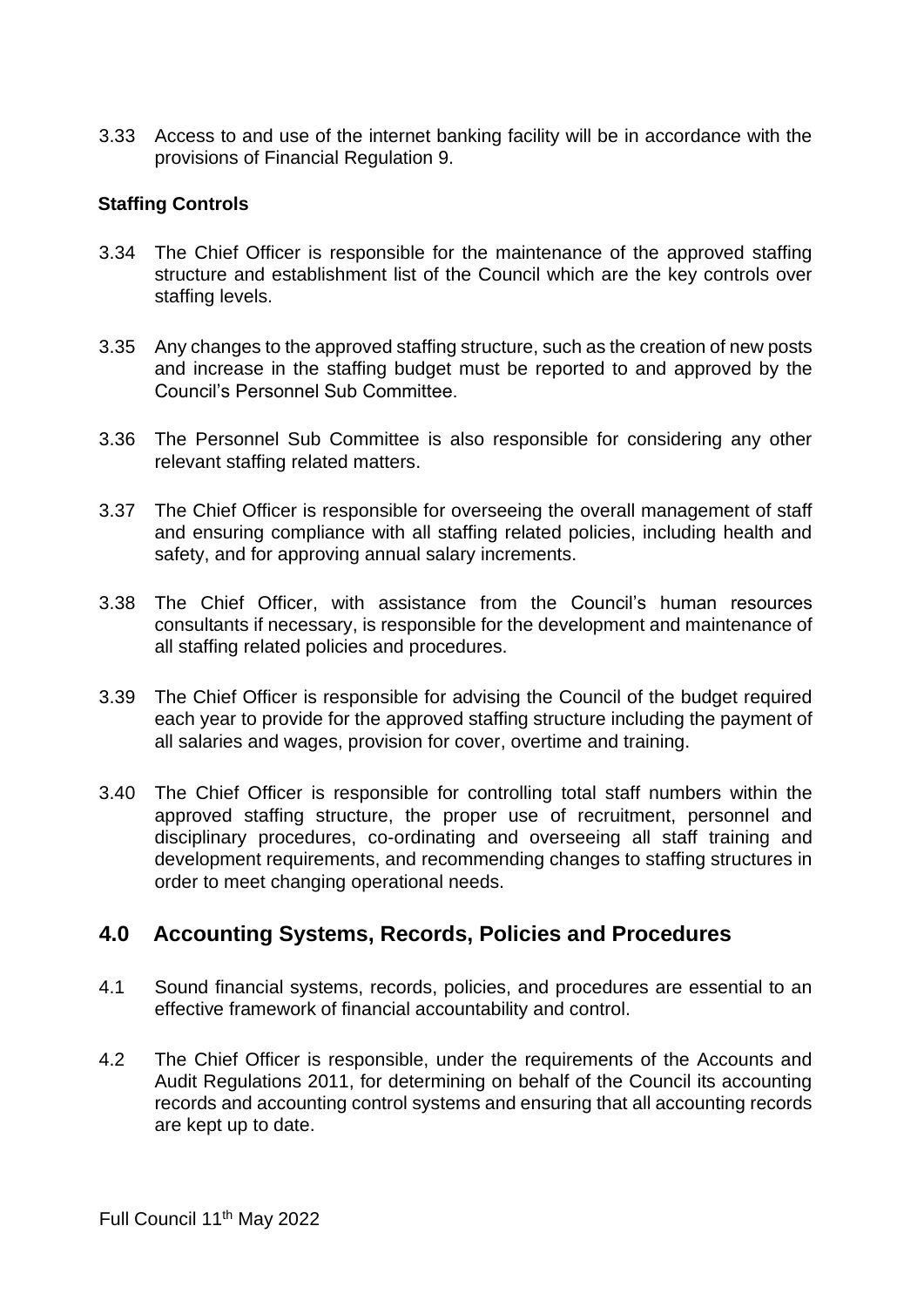- 4.3 The accounting records determined by the Chief Officer must be sufficient to show and explain the Council's day to day transactions including all income, expenditure, grants, subsidies, assets and liabilities, in order to ensure that the statement of accounts and any other financial statement prepared, complies with the requirements of the Accounts and Audit Regulations 2011.
- 4.4 The accounting control systems determined by the Chief Officer must ensure that the financial transactions of the Council are recorded accurately and as soon as reasonably possible, include procedures to enable the prevention and detection of inaccuracies and fraud and the ability to reconstruct lost records, measures to ensure that risk is managed, the identification of the duties of officers dealing with financial transactions, and the division of responsibilities in relation to significant transactions.
- 4.5 The Chief Officer is therefore responsible for the operation of the Council's accounting systems, incorporating the computerised financial management system (Rialtas Business Suite), the development and maintenance of financial policies and procedures, the format of the Council's accounts and budget and all other financial records, reports and supporting information.
- 4.6 The Chief Officer is also responsible for determining the Council's accounting policies relating to the preparation of the Statement of Accounts and ensuring that they are applied consistently and in accordance the Accounts and Audit Regulations 2011.
- 4.7 All officers are responsible for the proper operation of financial procedures and processes in respect of their own area and for the maintenance of sound financial records.

# **5.0 Statement of Accounts**

- 5.1 The Local Government Act 2003 and Accounts and Audit Regulations 2011, require the Council to prepare, 'in accordance with proper practices', an annual Statement of Accounts.
- 5.2 'Proper practices' in relation to the accounts of larger local councils' are set out in Part 4 of "Governance and Accountability for Local Councils – A Practitioners Guide (England)". This guidance has been based on the Financial Reporting Standard for Smaller Entities (FRSSE). By following the provisions of the FRSSE the Council therefore meets the requirement to follow 'proper practices'.
- 5.3 The Chief Officer is responsible for overseeing the preparation of the Council's Statement of Accounts in accordance with these proper practices and ensuring that appropriate accounting policies are in place to support the figures included in the Accounts and that these policies are consistently applied.
- 5.4 The Chief Officer is also responsible for liaising with and assisting the external auditors in their Annual Audit of the Accounts and making arrangements for the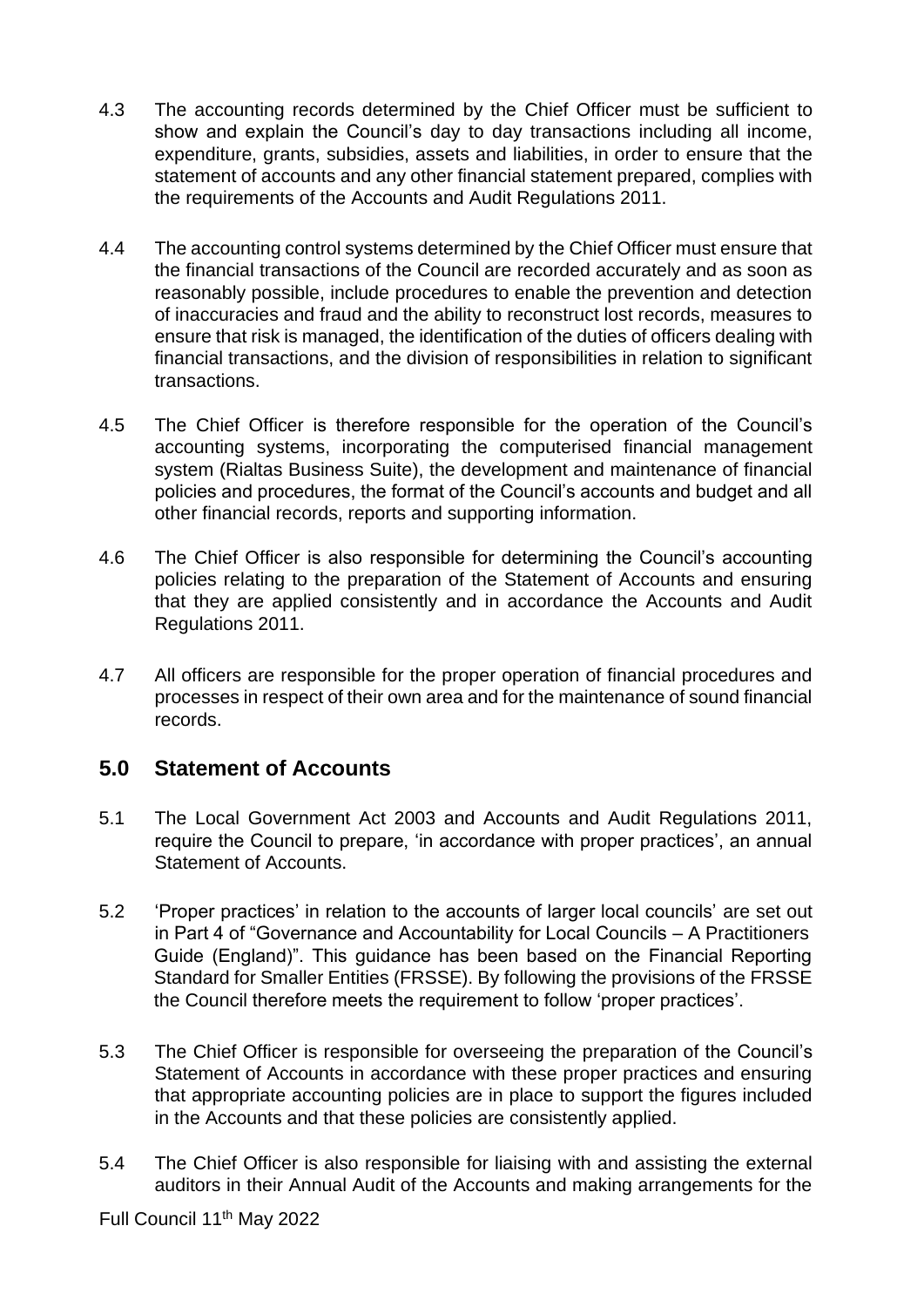publication of the Accounts in line with the requirements of the Audit Commission Act 1998 and the Accounts and Audit Regulations 2011.

- 5.5 The Account and Audit Regulations 2011 require the Chief Officer to certify the Statement of Accounts by no later than 30<sup>th</sup> June each year and for the Council to approve the Statement of Accounts by no later than the 30<sup>th</sup> September.
- 5.6 The Council is then required to publish the Accounts, together with the audit opinion and certificate from the auditor, as soon as possible following the conclusion of the audit of the accounts, and no later than 30<sup>th</sup> September.

# **6.0 Financial Planning and Budgeting**

#### **Introduction**

- 6.1 The Council's Finance and General Purposes Committee is responsible for considering and recommending for approval, to Council, the Medium Term Financial Plan and the annual Revenue and Capital Budgets.
- 6.2 The Council is responsible for setting the Council's Precept each year in accordance with the requirements of the Local Government Act 2003 and Accounts and Audit Regulations 2011.
- 6.3 The Council is also responsible for approving requests to carry forward budget resources from one year to another. Section 8 - Virement and Treatment of Year End Budget Balances provides further information on these issues.
- 6.4 The Chief Officer is responsible for developing and implementing the Council's financial planning framework and for preparing, the Council's Medium Term Financial Plan, Budget Framework and the annual budgets for approval by the Council.

#### **Medium Term Financial Plan**

- 6.5 The Medium Term Financial Plan sets out the Council's financial strategy for the following three year period and aims to put in place a strategic approach to the Council's financial planning.
- 6.6 The Chief Officer is responsible for updating the Medium Term Financial Plan on an annual basis and the Plan will be approved by the Finance and General Purposes Committee before being submitted for approval by Full Council.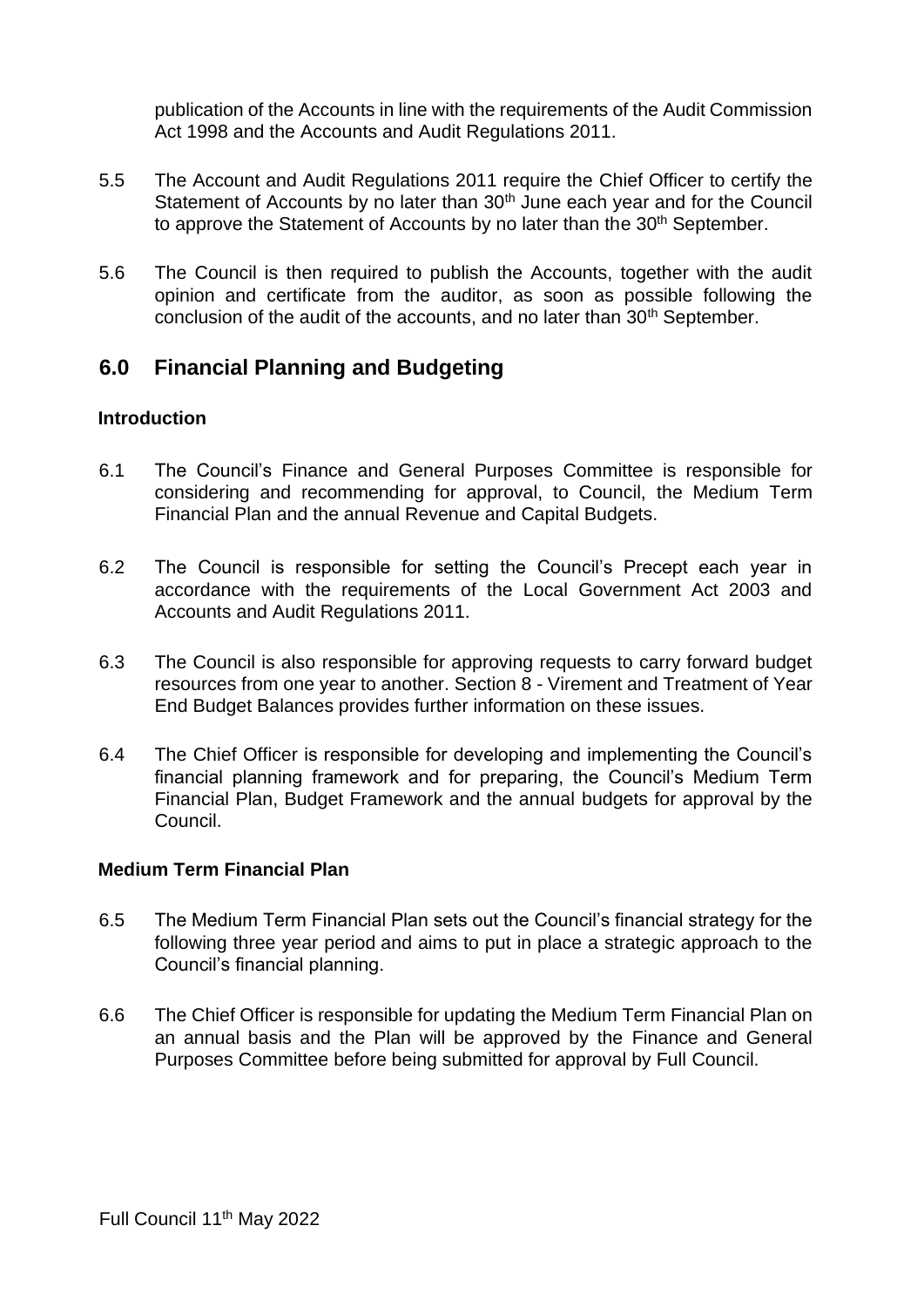#### **Budget Framework and Timetable**

- 6.7 The Chief Officer is responsible for the development of the annual Budget Framework and Timetable each year, which will set out the proposed guidelines and timescale for the setting of the annual budget.
- 6.8 The Budget Framework and Timetable will be reported to and approved each year by the Finance and General Purposes Committee and, subsequently, the Council.

#### **Budget Preparation and Approval**

- 6.9 The Chief Officer is responsible for ensuring that the Budget is prepared each year in accordance with the Budget Framework, and that the Council Precept is set in line with the Northumberland County Council deadline.
- 6.10 All committees are responsible for considering the draft budgets and making recommendations for proposed amendments.
- 6.11 Finance and General Purposes Committee are then responsible for considering the overall Budget, proposing the required level of Precept and Council Tax, and recommending this to Council.
- 6.12 Full Council are responsible for the setting of the Council Precept and the level of Town Council Tax.
- 6.13 The Precept Form is signed by the Chairman of the Council and forwarded to Northumberland County Council as the council tax billing authority usually by no later than the end of January each year.
- 6.14 Detailed estimates of income and expenditure will be prepared for all revenue budgets. All changes to the budgets in respect of inflation, unavoidable budget growth, investment in services, efficiency savings and changes in income will be clearly identified.
- 6.15 Previous and current year's actual expenditure and income levels will be clearly identified in the budget information to enable Members' to make comparison with actual spending and income levels in considering the budget proposals.
- 6.16 Any requests for additional investment in existing or new services in the Revenue Budget, not already approved by the Council, will be clearly identified and explained in budget reports to ensure that they are subject to proper consideration prior to approval by the relevant Committee and Council.
- 6.17 Any capital budget requests will be clearly identified and explained in budget reports to ensure that they are subject to proper consideration prior to approval by the Finance and general Purposes Committee and Council.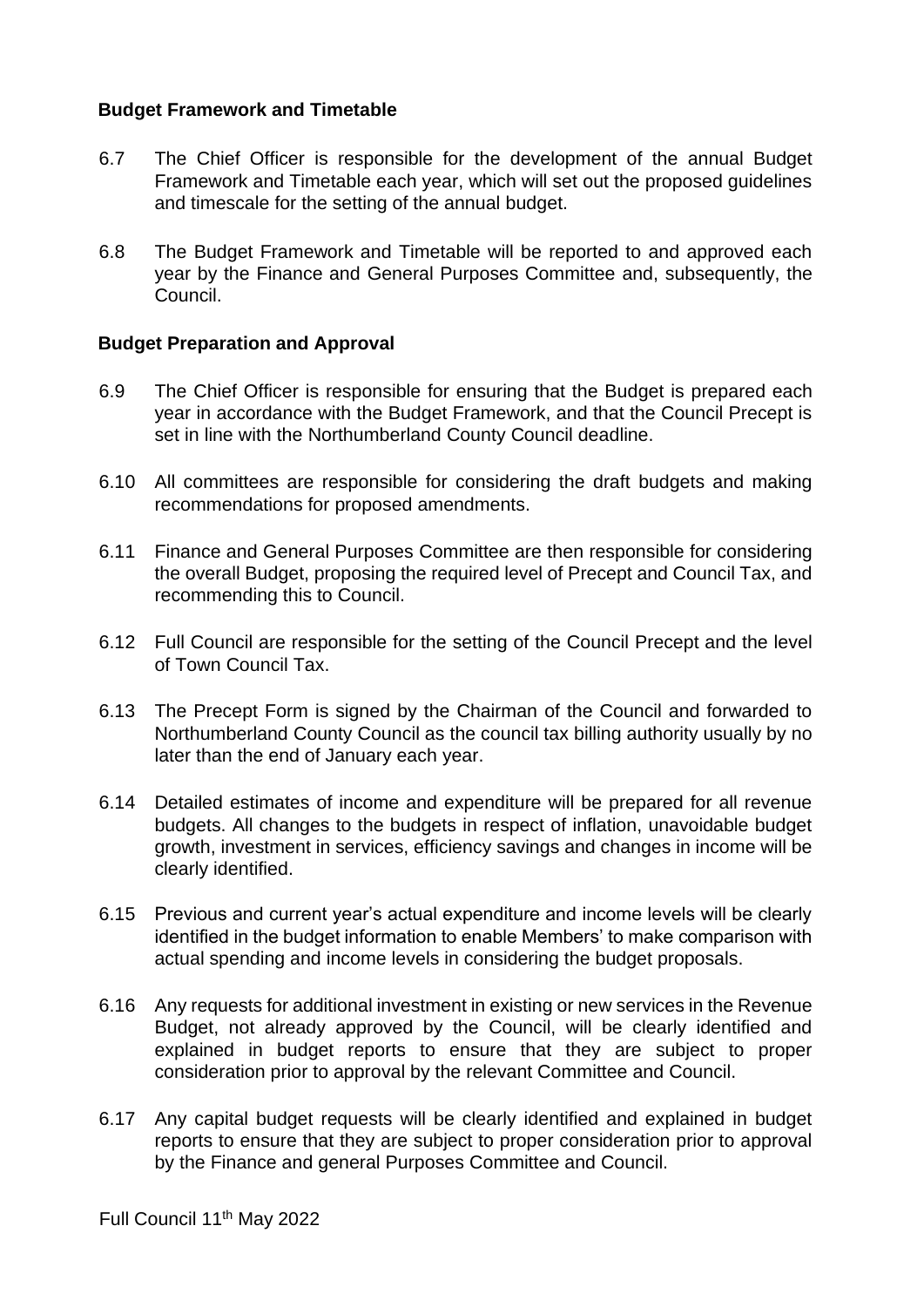- 6.18 The Chief Officer will prepare the Council's Budget Document each year, and supply each Member of the Council with a copy.
- 6.19 The approved Revenue and Capital Budgets will form the basis of financial and budgetary control of the Council's spending and income for the following year.

#### **Budget Format**

- 6.20 The general format of the budget will be determined by the Chief Officer and agreed by Finance and General Purposes Committee at the time the annual Revenue and Capital Budget is approved.
- 6.21 The format of the budget will detail the allocation of resources to individual service areas, break down income and expenditure and include prior year spending and income figures. It will also include an explanation of the proposed precept and council tax and the levels and proposed use of Council balances and reserves.

#### **Robustness of Budget Estimates and Adequacy of Reserves**

6.22 It is the responsibility of the Chief Officer to provide assurance to the Council each year on the robustness of the annual budget and the adequacy of the Council's balances and reserves in accordance with Section 25 of the Local Government Act 2003.

# **7.0 Budget Monitoring and Budgetary Control**

- 7.1 The Chief Officer will monitor and control income and expenditure within the approved budgets for their service areas. Every effort should be made to ensure that expenditure and income are managed and controlled within the approved totals included in each service revenue budget.
- 7.2 However it is acknowledged that in some cases expenditure and income are not directly controllable and that it may not always be possible to control income and expenditure within budget, for example maintenance costs, gas, electricity and water costs etc.
- 7.3 Any transfers of unspent resources between service revenue budgets and financial years must be made in line with the rules set out in Section 8 of the Financial Regulations - Virement and Treatment of Year End Balances.
- 7.4 It is the responsibility of the Finance and Procurement Officer to provide clear, timely and understandable financial information on a regular basis.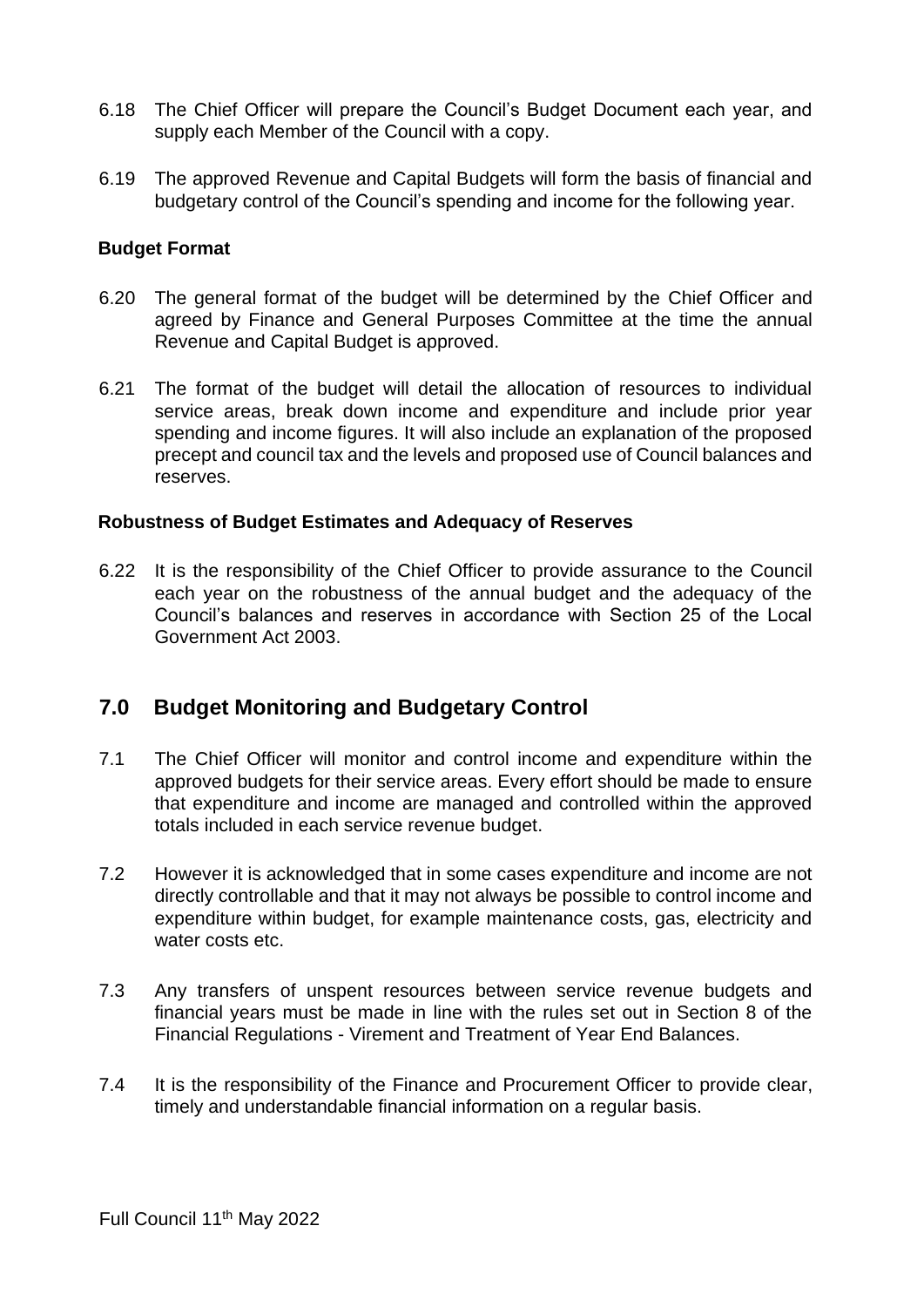- 7.5 The Chief Officer is also responsible for reporting budgetary control to Members and will report to Finance and General Purposes Committee on a quarterly basis, including explanations of any material variances.
- 7.6 The Chief Officer may incur unbudgeted expenditure on behalf of the Council which is of an emergency nature e.g. where it is necessary to carry out a repair or other work which is of such urgency that it must be undertaken immediately.
- 7.7 This will be reported to the Finance and General Purposes Committee as soon as practicable thereafter.

# **8.0 Virement and Treatment of Year End Budget Balances**

#### **Virement**

- 8.1 Virement relates to the transfer of unspent budget resources from one budget head to another.
- 8.2 The Chief Officer may exercise virement within, the overall approved budget total with no limitations.
- 8.3 Virement between service budgets and reserves can be exercised with the approval of the Chief Officer.

#### **Treatment of Year End Budget Balances**

- 8.4 Carry forward requests will be recorded on a revenue budget carry forward schedule and must be approved by the Finance and General Purposes Committee and subsequently Full Council when the year-end outturn figures are approved.
- 8.5 Resources from all approved carry forward requests will be ring-fenced and transferred to the Revenue Reserve and released to the appropriate Budget in the following year to meet the commitment for which it was set aside.
- 8.6 Any unspent Revenue Budget resources that have not been requested and approved to be carried forward to the following year, will be transferred to the Council's General Fund Reserve and re-allocated to the Council's Earmarked Reserves as part of the year-end closedown process.

#### **Use of the Revenue Budget Contingency Sum**

8.7 Where emergency or other unavoidable expenditure is incurred over and above the approved budget and the sum required cannot be met from virement or savings made elsewhere within the budgets, the Chief Officer may use the Revenue Budget Contingency Sum.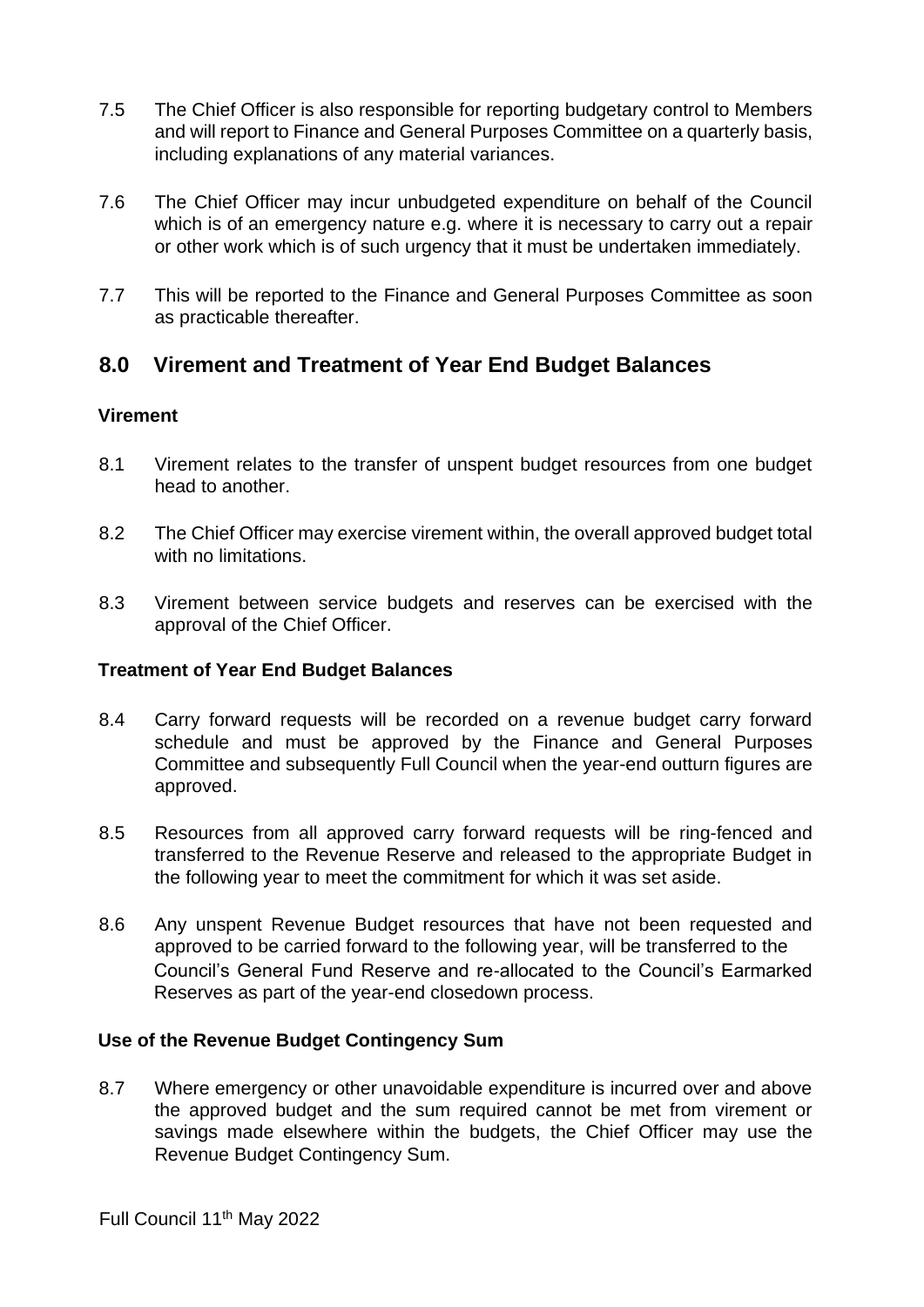8.8 This will be reported to the Finance and General Purposes Committee at the earliest opportunity.

# **9.0 Banking and Investment Arrangements**

- 9.1 The Council's banking arrangements, including the authorised bank mandate, will be made by the Chief Officer and approved by the Council. Banking arrangements will be reviewed periodically to ensure they continue to meet the Council's requirements and provide security and value for money.
- 9.2 Two current accounts are currently maintained at the Council's bank. One is used to account for all payments made by the Council for goods and services and staff salaries and wages, and also the receipt of all income due to the Council from fees and charges, grants, contributions and the Precept payment. The other is used for the running of the Pavilion Café.
- 9.3 All cheques drawn on the general bank account are to be signed by two approved Councillors signatories.
- 9.4 All BAC's payments drawn on the general bank account, and any transfers between bank accounts or to and from investments must be signed and then electronically authorised by two of the authorised signatories on the Council's bank mandate. The two following officers are currently authorised on the bank mandate:-
	- Chief Officer
	- Operations Manager
- 9.5 Officers use an internet banking facility to undertake the day to day banking functions including checking balances, making payments by BAC's, and undertaking transfers between accounts.
- 9.6 Each officer has their own smart card and personal identification number (PIN) and will access the internet banking function using a card reader machine issued by the Council's bank.
- 9.7 However, only the Chief Officer has system administrator permissions to authorise payments and make bank transfers, in accordance with the Council's bank mandate.
- 9.8 The Operations Manager has limited access which allows payments and transfers to be imported and bank accounts to be viewed, but which does not allow authorisation of payments or other system administrator permissions.
- 9.9 The internet banking function is set up with authority so that any changes to user permissions or authorisation of payments or bank transfers must be subject to approval by the system administrator.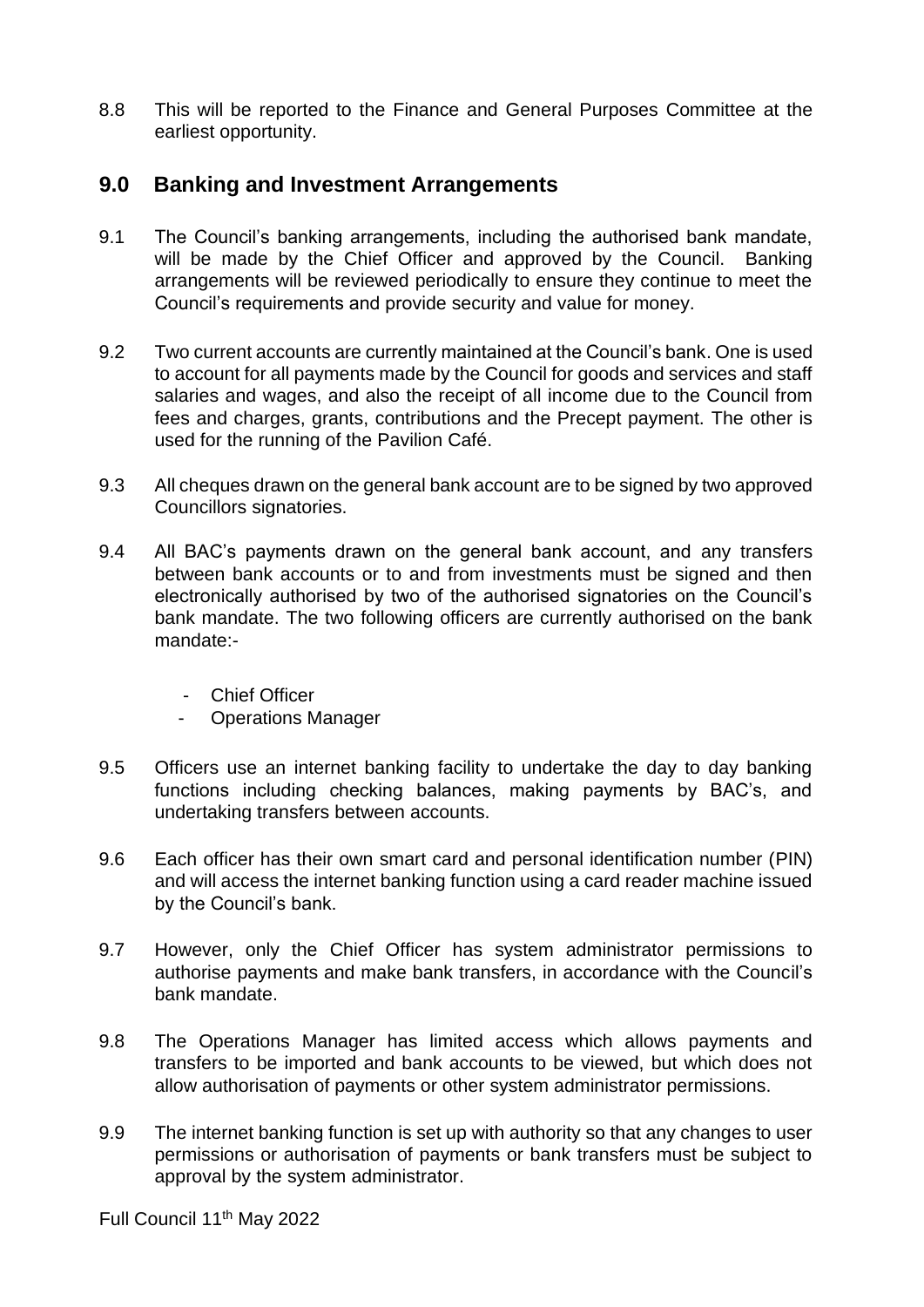- 9.10 As an added control, the Council's also has a payment limit is in place which would not allow individual payments above £100,000 to be processed without arranging special approval with the Council's bank.
- 9.11 The smart cards and the card reader machine are securely held in the Office whilst the PIN's are known only to the individual they are also held in a sealed envelope in the safe.
- 9.12 A monthly bank reconciliation will be undertaken by the Finance and Procurement Officer agreeing all entries on the bank statements to payments, receipts and bank transfers for the month as recorded in the Council's financial management system. Copies of the bank reconciliation and all bank statements received from the Council's bank will be held on file in the Office.
- 9.13 A summary of transactions from the Council's current bank account for each month will be prepared by the Finance and Procurement Officer and reported to each meeting of the Finance and General Purpose Committee.
- 9.14 The Council does not have or require an authorised overdraft limit and the Finance and Procurement Officer will ensure that the current account does not become overdrawn.
- 9.15 The Council's investment arrangements will be made in accordance with the Council's approved Treasury Management. Section 13 on Treasury Management provides further information on investments.
- 9.16 Short term surplus cash flow resources are currently held in a higher interest account at the Council's bank which offer high security and instant access to the money, whilst providing a small interest return to the Council.
- 9.17 The Council's longer term earmarked balances and reserves are currently invested in or in the Public Sector Deposit Fund with Charities, Churches and Local Authorities (CCLA). The investment provide high security along with a slightly higher interest return, although they do require a period of notice to be provided in order to access the money.

# **10.0 Procurement, Purchase Ordering and Payments for Goods and Services**

#### **Definition of Contracts and procurement Activity**

10.1 For the purposes of these Standing Orders, contracts and procurement activity is defined as being:-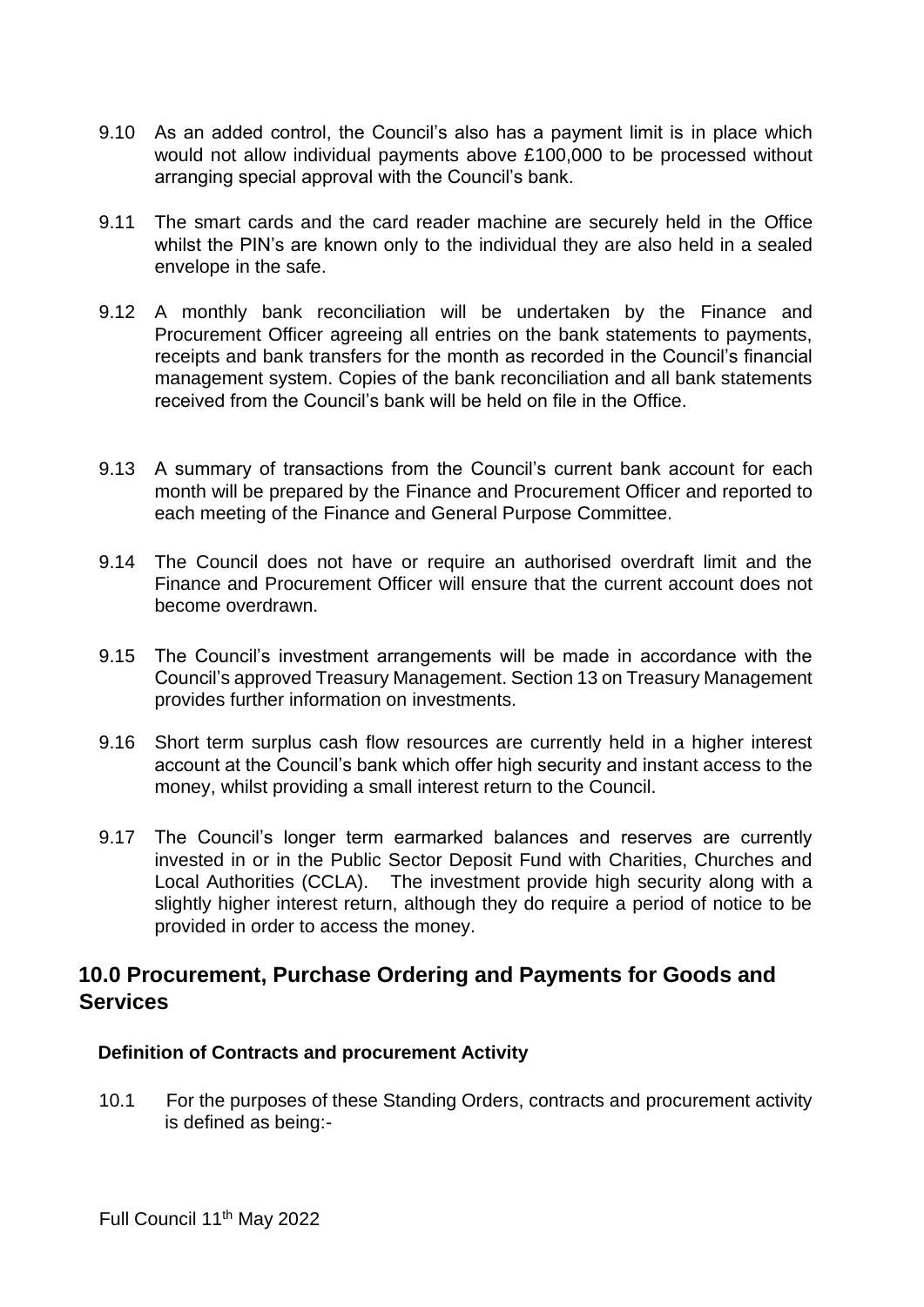*"A commitment to future expenditure arising from any arrangement or agreement made by or on behalf of the Council for the carrying out of work, the supply of goods and materials or the delivery of services."* 

This definition therefore encompasses the arrangements for all areas of procurement relating to both the Council's Revenue and the Capital Budgets and includes the following:-

- The supply of goods, materials, vehicles, plant, machinery or equipment;
- The hire, lease or rental of vehicles, plant, machinery or equipment;
- The execution of works to land or buildings:
- The delivery of services including training of staff, servicing of vehicles and machinery, consultancy, cash collection, subcontract work and stock taking services.

#### **Table of Financial Thresholds for Procurement**

10.2 The following table shows the financial thresholds that will apply to the procurement of all works, goods, materials and services and the associated procurement and tendering procedures:-

| <b>Procurement</b><br><b>Amount</b>            | <b>Procurement and Tendering Procedure</b>                                                                                                                                                                                                                                              |  |
|------------------------------------------------|-----------------------------------------------------------------------------------------------------------------------------------------------------------------------------------------------------------------------------------------------------------------------------------------|--|
| Up<br>to<br>and<br>including<br>£5,000         | No written quotations or tenders will be<br>required.<br>However, the principles of value for money i.e.<br>having regard to the achievement of economy,<br>efficiency and effectiveness in the use of public<br>money must be observed and, where possible,<br>evidenced at all times. |  |
| £5,001 up to and<br>including<br>£100,000      | No formal tender procedure is required but<br>a least three written quotations must be<br>sought.<br>This will help to demonstrate and provide<br>evidence of the achievement of value for<br>money.                                                                                    |  |
| £100,001<br>to<br>up<br>EU<br>and<br>threshold | At least three tenders must be sought via<br>Public Notice of Contract or Invitation to<br>Tender.<br>This will help to demonstrate and provide<br>evidence of the achievement of value for<br>money.                                                                                   |  |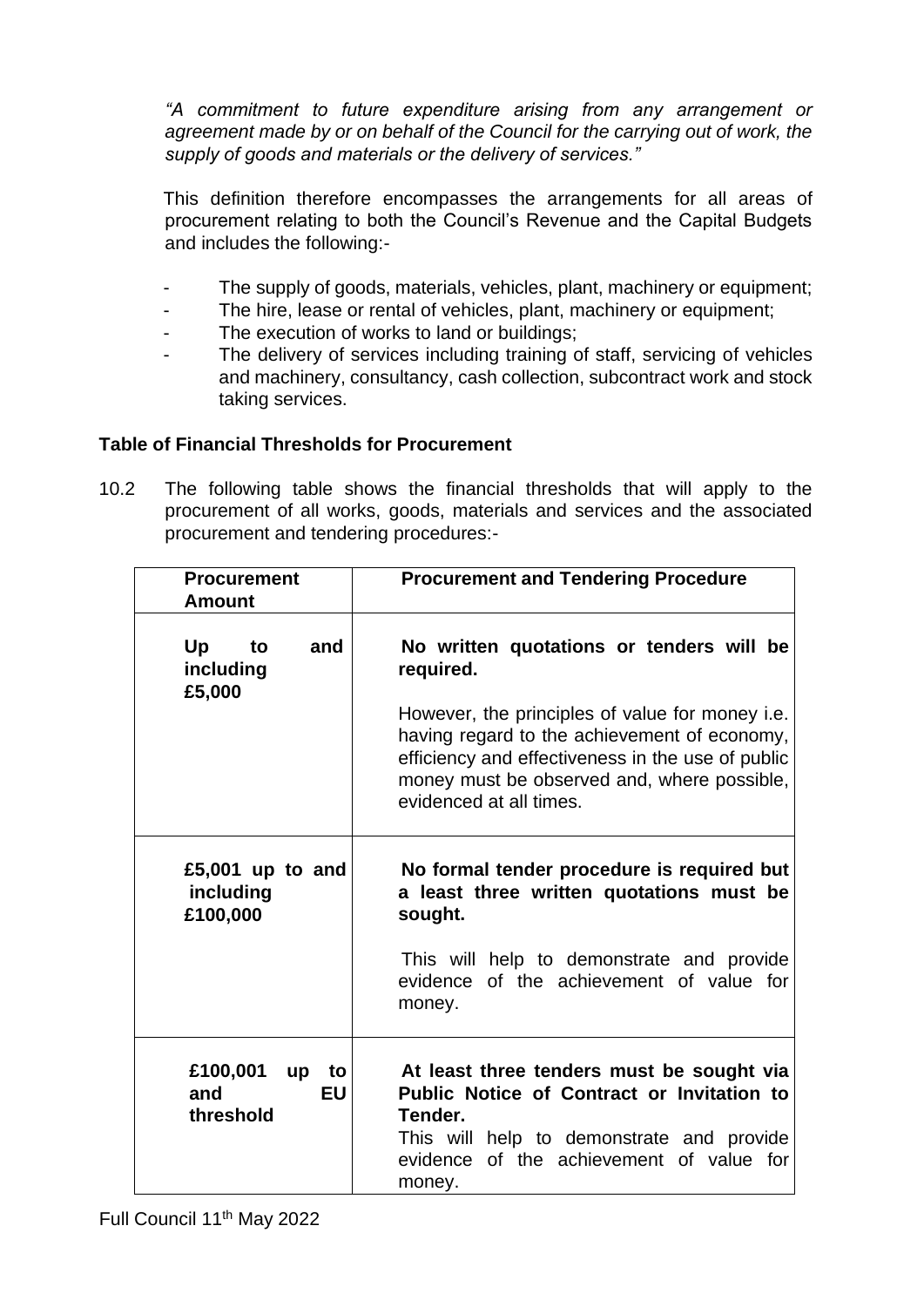| Over<br>(EC Threshold for<br>the purchase of | EC Procedure is mandatory over the EC<br>Threshold.                                                                                               |  |  |
|----------------------------------------------|---------------------------------------------------------------------------------------------------------------------------------------------------|--|--|
| goods)                                       | OJEU notice is required and at least three<br>tenders must be sought, ensuring that the<br>tender process complies with current EC<br>Directives. |  |  |

- 10.3 A public contract regulated by the Public Contracts Regulations 2015 with an estimated value in excess of £25,000 but less than the relevant thresholds in standing order 18(f) is subject to Regulations 109-114 of the Public Contracts Regulations 2015 which include a requirement on the Council to advertise the contract opportunity on the Contracts Finder website regardless of what other means it uses to advertise the opportunity.
- 10.4 A public contract regulated by the Public Contracts Regulations 2015 with an estimated value in excess of the level for a public service or supply contract or In excess of the amount for a public works contract (or other thresholds determined by the European Commission every two years and published in the Official Journal of the European Union (OJEU)) shall comply with the relevant procurement procedures and other requirements in the Public Contracts Regulations 2015 which include advertising the contract opportunity on the Contracts Finder website and in OJEU.
- 10.5 A public contract in connection with the supply of gas, heat, electricity, drinking water, transport services, or postal services to the public; or the provision of a port or airport; or the exploration for or extraction of gas, oil or solid fuel with an estimated value in excess of £363,424 for a supply, services or design contract; or in excess of the level for a works contract; or for a social and other specific services contract (or other thresholds determined by the European Commission every two years and published in OJEU) shall comply with the relevant procurement procedures and other requirements in the Utilities Contracts Regulations 2016

However, it is important to note that there are a number of exemptions to the requirement to apply the rules summarised above which are set out below.

#### **Exemptions to the Application of the Standing Orders**

10.6 The Council has the power to waive the requirement of these Standing Orders in specific instances. In such instances, an exemption must be applied for under this Standing Order. However, it is important to note that no exemptions can be applied if the EC procedure applies.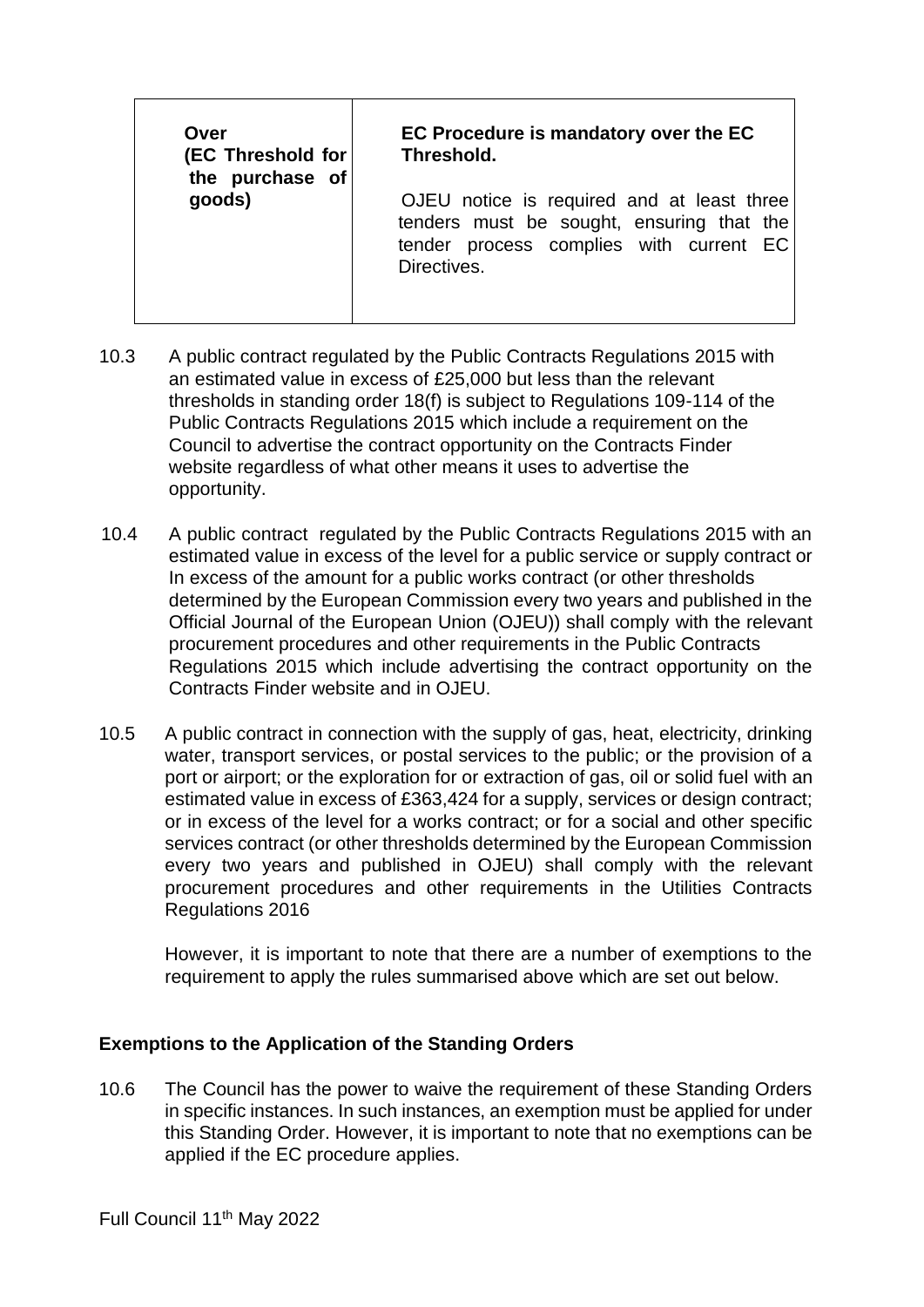- 10.7 An exemption granted under this Standing Order allows a contract for the procurement of goods, materials, works or services to be placed via direct negotiation with one or more suppliers, rather than in full accordance with the requirements of these Standing Orders.
- 10.8 However, in applying for an Exemption from the Standing Orders, the responsible officer must still ensure that the principles of value for money i.e. having regard to the achievement of economy, efficiency and effectiveness in the use of public money have been observed at all times and evidence this as far as possible.
- 10.9 All applications for exemptions, and the reasons for them, must be recorded using the appropriate form, signed by the Chief Officer. The Standing Order Exemption Application Form is attached in Appendix 1.
- 10.10 Exemptions in respect of capital expenditure must be reported to and considered by the appropriate Committee of the Council.
- 10.11 Exemptions in relation to revenue budget expenditure may be approved by the Chief Officer and do not need to be reported to Committee.
- 10.12 The following exemptions may be applied for, subject to the relevant approval requirements as set out above:
	- a) The goods, materials, works or services to be purchased are **sold at a fixed price**;
	- b) The goods or materials are **patented or** the goods, materials , works or services are **of a proprietary or specialised nature** and for which it is not therefore possible to obtain competitive prices;
	- c) The goods or materials are only obtainable from a **limited number of suppliers** or the services or works can only be carried out by a limited number of contractors. However, in such cases a reasonable number of those suppliers or contractors must be invited to submit tenders;
	- d) The price of the goods or materials to be purchased are **controlled by trade organisations** or for other reasons there is **no genuine competition** for the goods, materials, services or works;
	- e) Any contract or sub contract that is substantially for the undertaking of specialist services or works in which the exercise of **professional knowledge** is of primary importance;
	- f) The work to be executed or the goods or materials to be supplied relates to **emergency repairs** to or parts for buildings, vehicles, machinery, equipment or plant;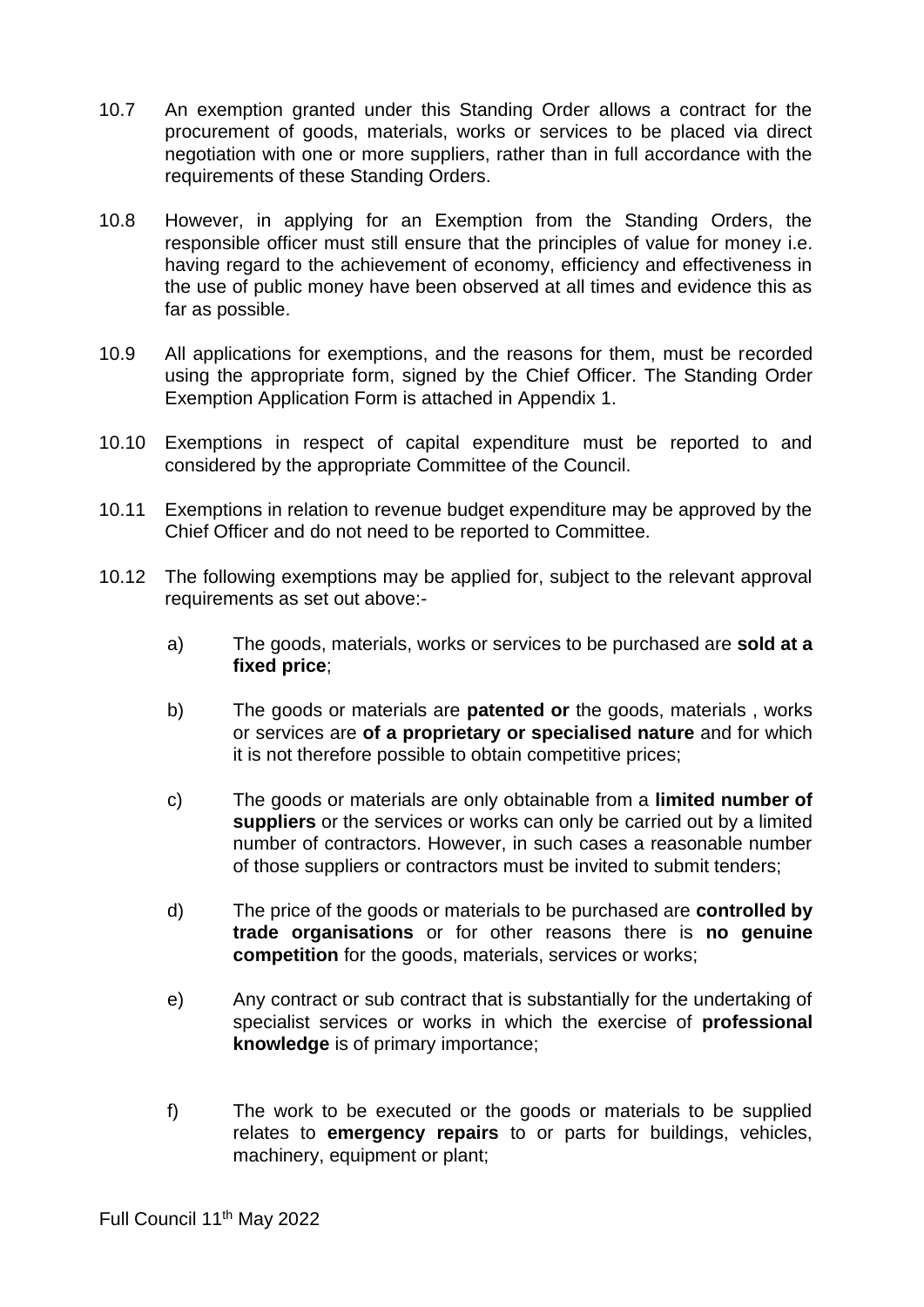- g) The work to be executed, services required or the goods or materials to be purchased are required as a **matter of urgency**;
- h) Officers and the Council are of the opinion that in any particular case **more favourable terms** are likely to be obtained **by negotiating a price** with a supplier or contractor for the goods, materials, services or works;
- i) The purchase is to be made by **auction**;
- j) The purchase of the goods, materials, services or works is to be made using **standing arrangements with another local authority or public sector body;**
- k) The purchase of the goods, materials, services or works is to be made using a **public service purchasing consortium**;
- l) Where the procurement relates to an **extension of an existing contract and where a change of supplier would cause**:-
- **disproportionate technical difficulties**;
- **diseconomies; or**
- **significant disruption to the delivery of Council services.**
- 10.13 Where an exemption is necessary because of an unforeseeable emergency involving immediate risk to persons, property, other assets or serious disruption to Council services, the Chief Officer may authorise the exemption, and the exemption may be applied prior to approval by the Council.
- 10.14 The Chief Officer will prepare a report for the next meeting of the appropriate Committee setting out details of the action taken and seeking retrospective approval.
- 10.15 Given the small size of the Town Council and the lack of specialist in-house expertise in relation to professional knowledge e.g. surveyors, architects, it is unlikely that the Council would undertake a project over the value of £75,000 without utilising the services of another local authority or public sector body.

#### **Responsibilities and Separation of Duties**

10.16 The Members' and Officers' Codes of Conduct require all Members and senior officers to make declarations of interests. This includes any relationships or interests with a supplier of the Council and any offers of gifts or hospitality by a supplier. Members and senior officers are responsible for declaring any such interests in order to ensure that no special favour is shown to businesses run by family or friends.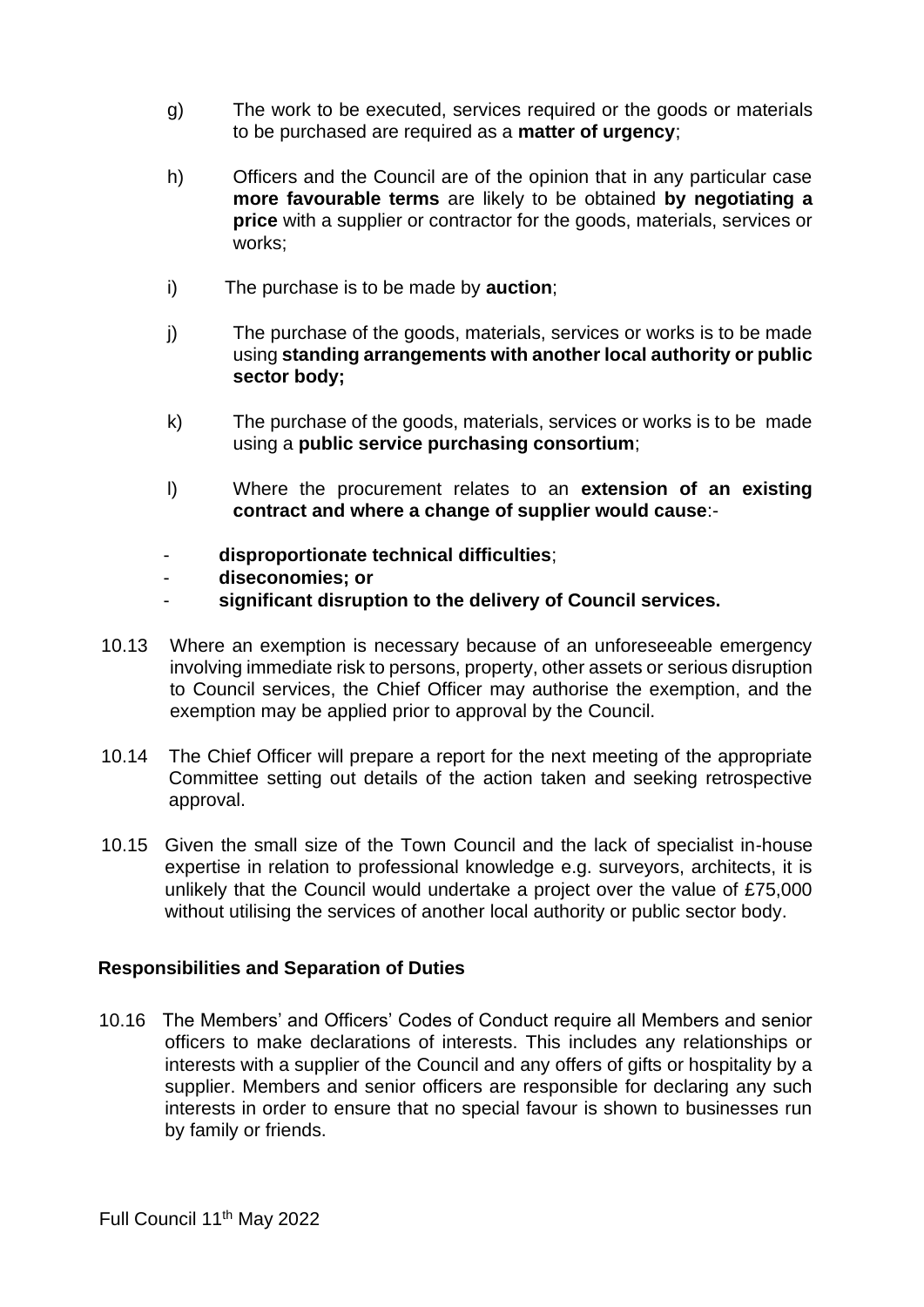- 10.17 The key principle of separation of duties will be observed, as far as is practicable within the staffing resources available, throughout the process of purchase ordering and payments for goods and services.
- 10.18 Responsibility for raising orders for goods and services and receiving those goods and services lies with those officers who are authorised to do so within the Council.
- 10.19 Responsibility for the authorisation for payment of invoices received from suppliers in respect of goods and services may only be undertaken by Chief **Officer**
- 10.20 Responsibility for the actual payment of all invoices for goods, services and works provided to the Council and for recording and reconciling expenditure in the Council's financial management system lies with the Finance and Procurement Officer.
- 10.21 As a minimum, the duties of checking, paying and recording sums payable by the Council will be separated completely from the duties of ordering and receiving goods, and the certifying and authorising expenditure by authorised officers of the Council.

#### **Purchase Orders**

- 10.22 All requests for goods and services will be made using a purchase order, with the exception of the following payments:-
	- Regular payments such as subscriptions and service agreements;
	- Payments made by direct debit or standing order;
	- Goods and services of an emergency nature;
	- Purchases made using a cheque requisition;
	- Purchases made using the Council credit card;
	- Services for which a formal contract has been prepared; and -Petty cash purchases.
- 10.23 In order to comply with the minimum expected level of internal control, the duties of placing the purchase order, receiving the goods or services and certifying the purchase order for payment following receipt of the goods and services, must be separated as far as possible.
- 10.24 All officers are responsible for ensuring value for money at all times. An officer issuing an official order must ensure, as far as reasonable and practicable, that the best available terms have been obtained in respect of each transaction.
- 10.25 Completed purchase orders must include enough detail using the description field on the order to enable proper checks to take place when the order is being matched to the subsequent invoice prior to payment. If multiple orders are being placed, each individual item or set of items must be shown on a separate line.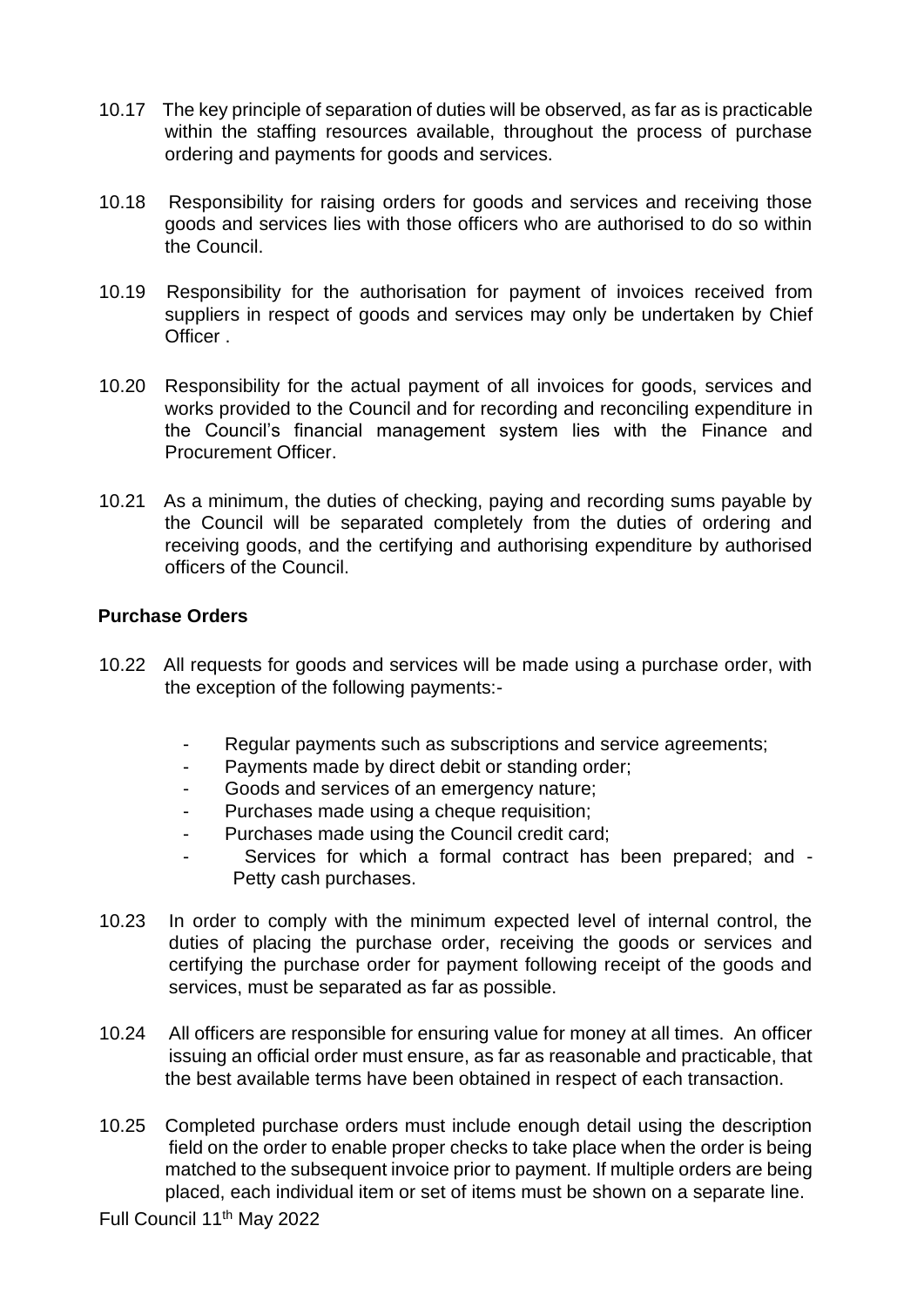- 10.26 Purchase orders must be coded to the appropriate account code and cost centre using the Council's Approved Code List thereby ensuring that the expenditure is charged against the correct budget.
- 10.27 Verbal orders must not be placed, except in emergency circumstances.
- 10.28 Officers receiving delivery of goods should examine them at the point of delivery, checking all items against the delivery note or original order, and then sign, whether this is manually or electronically, only for those items present. Signed delivery notes should be retained in order to enable the proper certification of purchase orders when the invoice is subsequently received.
- 10.29 When invoices are subsequently received for payment, the Finance and Procurement Officer will cross check the invoice back to the appropriate purchase order, check the invoice for reasonableness, arithmetical accuracy, coding and treatment of VAT before passing the invoice onto the relevant service area for authorisation.
- 10.30 In no circumstances should the same officer raise a purchase order, receive the goods and services, certify the order and authorise the invoice for payment.
- 10.31 Where possible only the Chief Officer will authorise invoices for payment.

#### **Regular Payment Invoices**

- 10.320 Regular payment invoices relate to those payments which are received on a regular basis e.g. once a year, quarterly or monthly. Examples include machine rentals, service agreements, and subscriptions.
- 10.27 Purchase orders are *not* required to be raised for regular payments.
- 10.28 Instead, regular payment invoices will be confirmed as regular payments by the Finance and Procurement Officer and checked for reasonableness, arithmetical accuracy, coding and VAT, before being passed onto the Chief Officer for authorisation.

#### **Direct Debits and Standing Orders**

- 10.29 A direct debit or standing order may also be set up to make a regular payment where this is cost effective or where this is required by the supplier as a condition of the sale. Examples include gas and electricity bills, fuel costs, business rates, loan repayments, bank charges and telephone bills.
- 10.30 Direct debit instructions must only be set up by an authorised officer.
- 10.31 Invoices received in respect of direct debits or standing orders will be checked by the Finance and Procurement Officer for reasonableness, arithmetical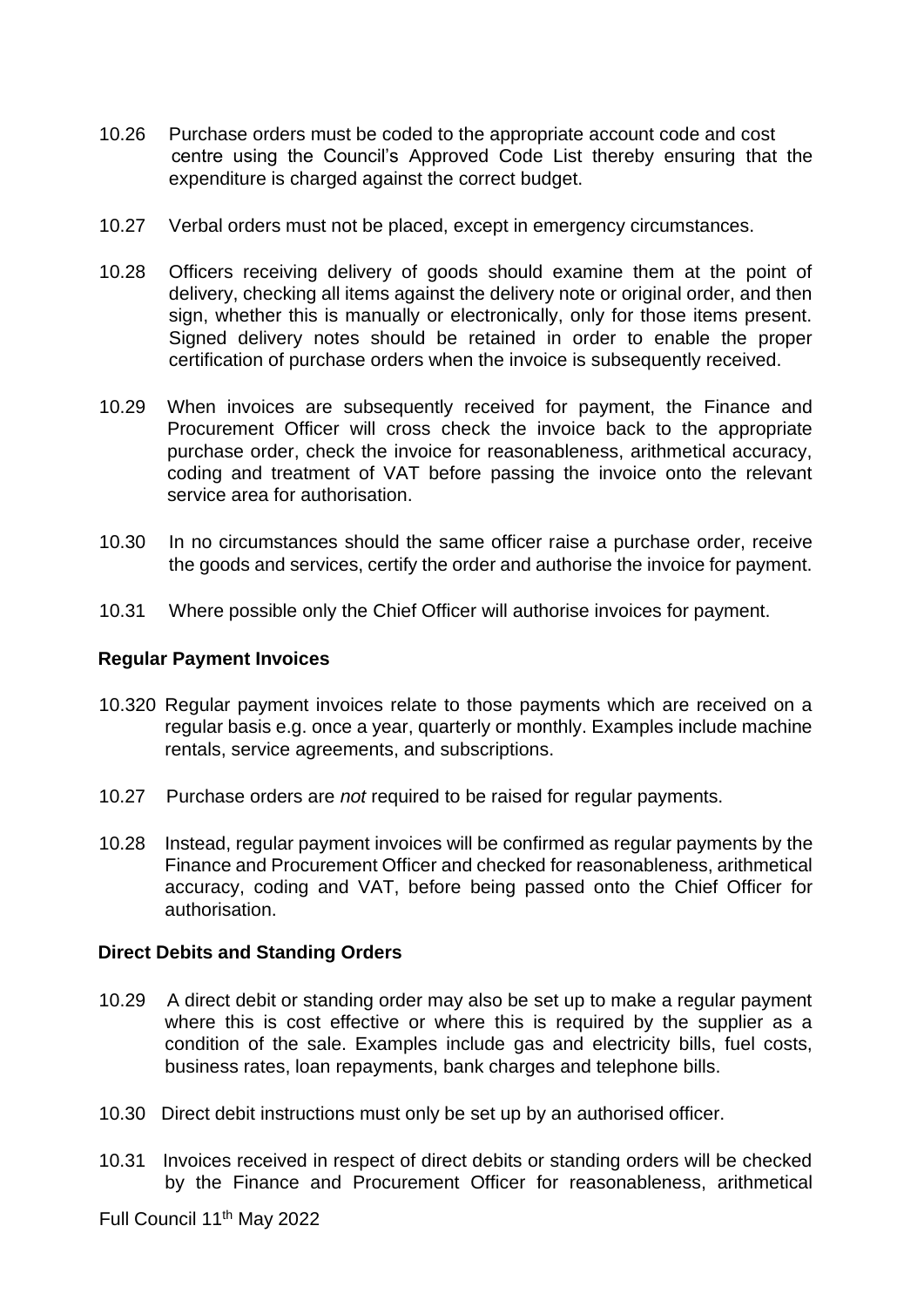accuracy, and VAT and coded before being passed onto the Chief Officer for authorisation.

10.32 Invoices should then be checked by the Chief Officer in relation to the price and coding, authorised for payment and passed back to the Finance and Procurement Officer for processing.

#### **Cheque Requisitions**

- 10.33 There may be some circumstances where a manual cheque is raised eg.where goods or services may be required on a one-off basis
- 10.34 In other cases, a supplier may not accept purchase orders or offer an invoicing facility and may therefore require a cheque to be provided or sent before releasing the goods or services.
- 10.35 Cheques are also used where 'cash' is required e.g. to top up a petty cash float.
- 10.36 Council donations are also paid by cheque requisition.
- 10.37 In such instances, rather than raising a purchase order, a 'cheque requisition form' can be completed and certified by an authorised officer, requesting that a cheque is raised and either sent direct to the supplier or payee.
- 10.38 The cheque requisition form requires the requesting officer to complete the name and address of the payee, the invoice number and invoice date if applicable, the account code and cost centre to which the expenditure is to be charged, a description of the goods and services being procured, the net and gross amount, and any VAT that is payable.

#### **Council Credit Card**

- 10.39 On occasions it may be required to use the Council's credit card for the purchase of goods or services.
- 10.40 Examples of occasions where the Council credit card would be used would be purchases made over the telephone or internet, train bookings or online purchases bookings, and emergency purchases where the supplier will not accept a purchase order.
- 10.41 The Council currently holds one credit card, all purchases required to be made using the credit card must be made via the Finance and Procurement Officer who will seek approval from the Chief Officer.
- 10.42 Credit card purchases are paid by direct debit. Invoices are received by the Administration Officer and checked for reasonableness and accuracy. The invoice is then passed to the Finance and Procurement Officer, who will code up all purchases to the appropriate budget.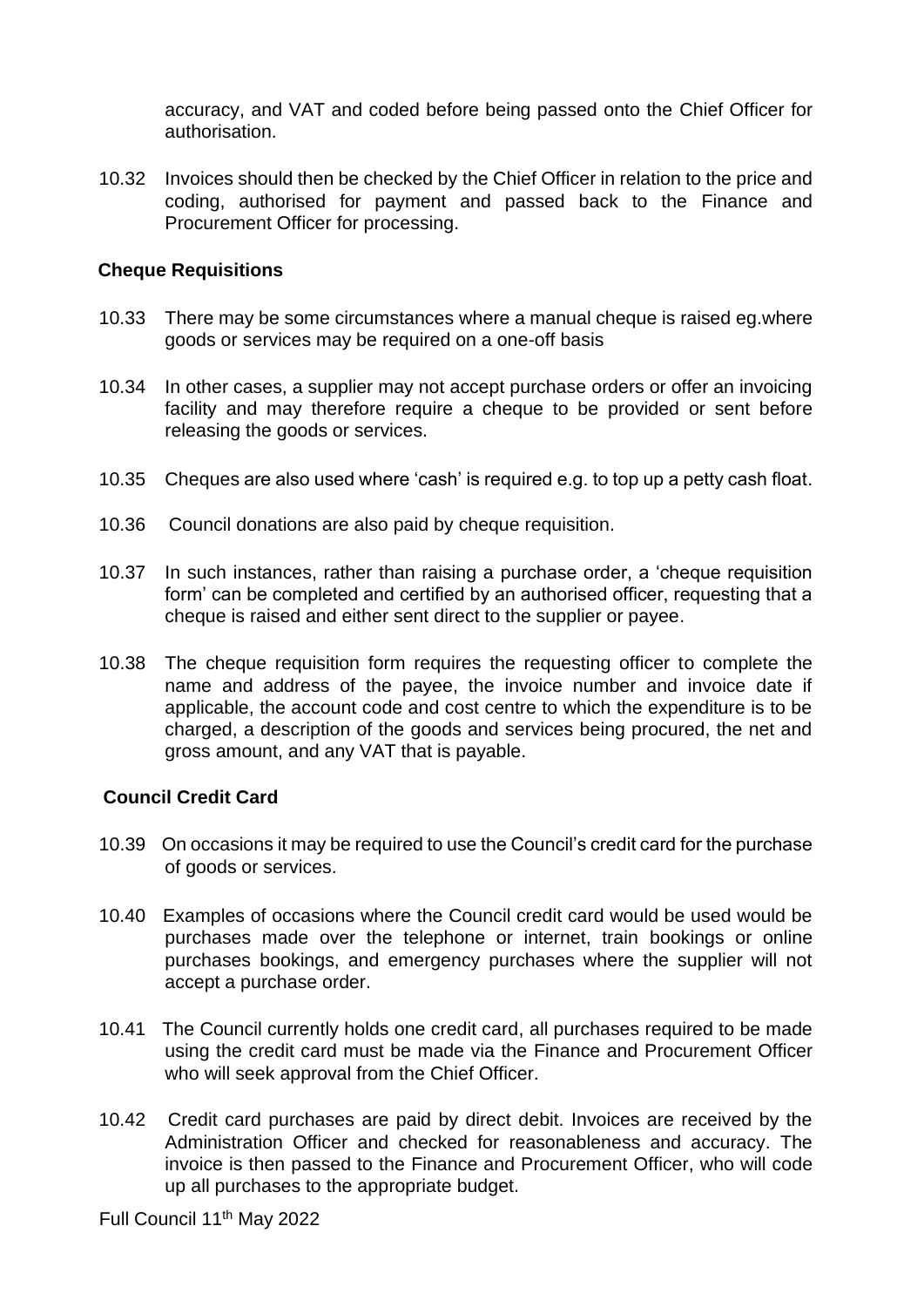10.43 Credit card invoices are then passed to the Chief Officer for authorisation and passed back to the Finance and Procurement Officer.

#### **Petty Cash Floats**

- 10.45 Petty cash floats allow officers to purchase small sundry or one-off items that may be required immediately to meet operational needs, without the need to raise a purchase order.
- 10.46 The petty cash float is currently £200 and is held in the safe.
- 10.47 The general rules to be applied to petty cash are as follows:-
	- (a) There is a petty cash float limit of £200;
	- (b) Receipts must be retained for payments made from petty cash to substantiate the payment and VAT receipts should be requested for all purchases to which VAT applies.
	- (c) Claims to reimburse petty cash floats must be made to the Finance and Procurement Officer as and when required.
	- (d) In no circumstances should any income received be paid into the petty cash float.
	- (e) Payments to reimburse Petty Cash Floats will be made by the Chief Officer and drawn against the Council's current bank account.
	- (f) The Finance and Procurement Officer will keep records of all petty cash top ups;
	- (g) Petty cash will be posted up and reconciled on a regular basis by the Finance and Procurement Officer.

#### **Payment of Invoices by Cheque and BACs**

- 10.48 The process of invoice payment and the subsequent accounting for expenditure relating to creditor payments on Rialtas Business Suite Financial Management System is the responsibility of the Finance and Procurement Officer.
- 10.49 Authorised invoices are filed on an 'invoices awaiting payment' file and will be paid via the weekly purchase ledger payment run.
- 10.50 The Finance and Procurement Officer will take all possible steps to settle all invoices which are in order and on which there is no dispute, within the supplier's payment terms.
- 10.51 Payments to creditors are made by cheque or BAC's transfer and the Council actively encourages suppliers to accept payment by BAC's transfer as this is a quicker and cheaper method of payment.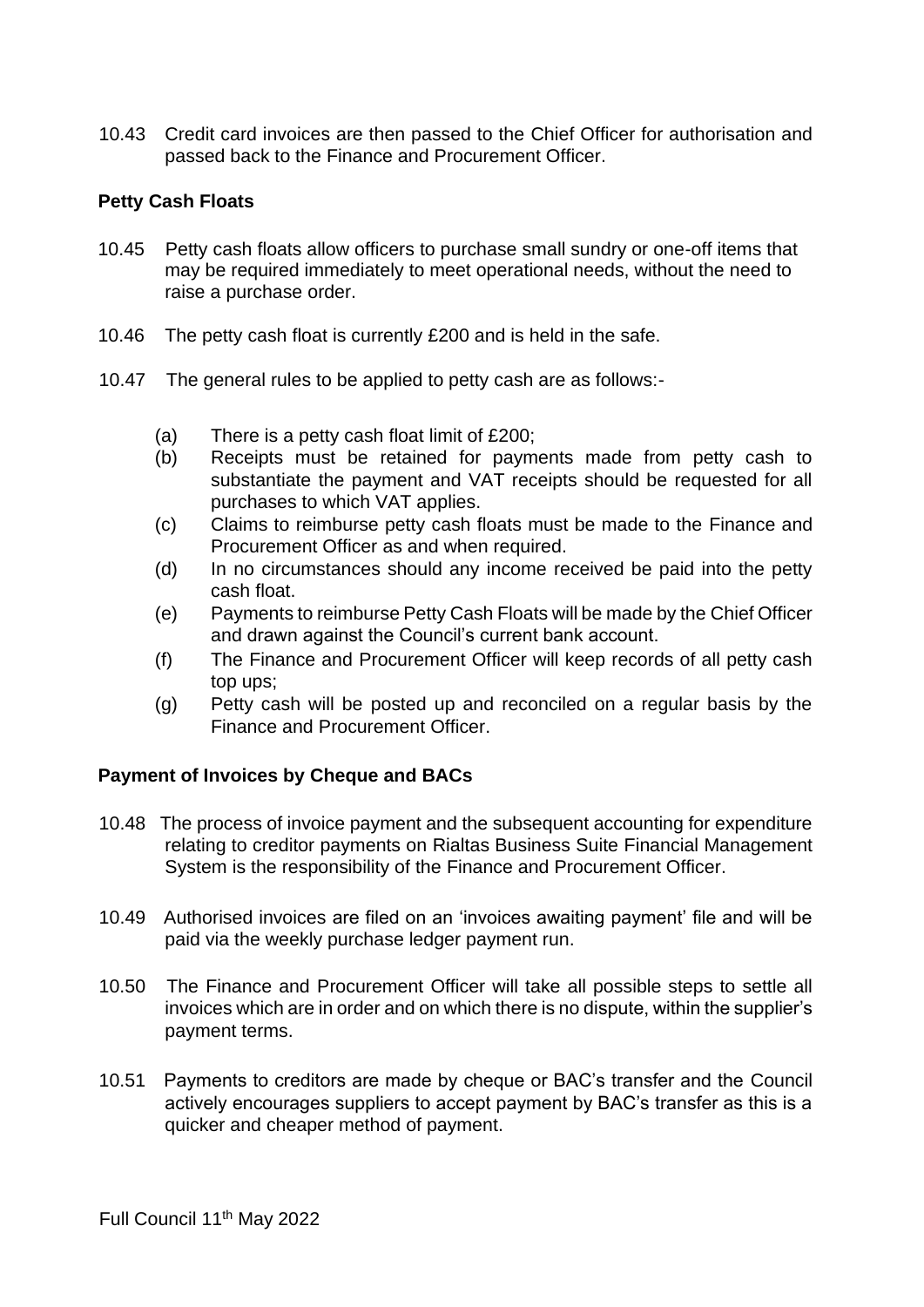- 10.52 Only the two officers named on the Council's approved bank mandate are authorised to approve BAC's payments. These are currently the Chief Officer and Operations Manager.
- 10.53 Each week, before the creditors payment run is undertaken, the Chief Officer will be provided with a copy of the 'suggested payments list', for that week and copies of all of the invoices making up the suggested payment run.
- 10.54 The Chief Officer is responsible for undertaking a final check of the invoices due for payment, including querying any invoices or payments which look unusual, and then authorising the payment run to go ahead.
- 10.55 For cheque payments, the required number of cheques will be signed out of the stock of cheques held in the Finance safe. The cheques will then be signed by two authorised signatories.
- 10.56 For BAC's payments, the relevant payments that are due for payment will be 'imported' from the Rialtas Business Suite Financial Management System to the Natwest Internet Banking facility by the Operations Manager and then authorised by the Chief Officer. A BAC's list is also produced and signed by the Chief Officer.
- 10.57 Any changes to supplier records, and in particular bank details, must only be actioned following receipt of a formal notification from a supplier.

#### **Checking, Recording and Reporting Payments for Goods and Services**

- 10.58 All payments to creditors for goods and services will be recorded in the Council's Rialtas Business Suite Financial Management System and the creditor's account will be reconciled on a monthly basis.
- 10.59 All creditors' expenditure will also be checked and verified independently to supplier statements, and via the cash book and bank reconciliations.
- 10.60 Internal audit checks will also be regularly undertaken on the purchase order system and creditors' payments.
- 10.61 All invoices paid via the purchase ledger weekly payment run will be recorded, and reported and approved at the monthly Finance and General Purpose Committee.
- 10.62 Payments made by direct debit, credit card and cash book cheques will be recorded and also reported to each meeting of the Finance and General Purpose Committee.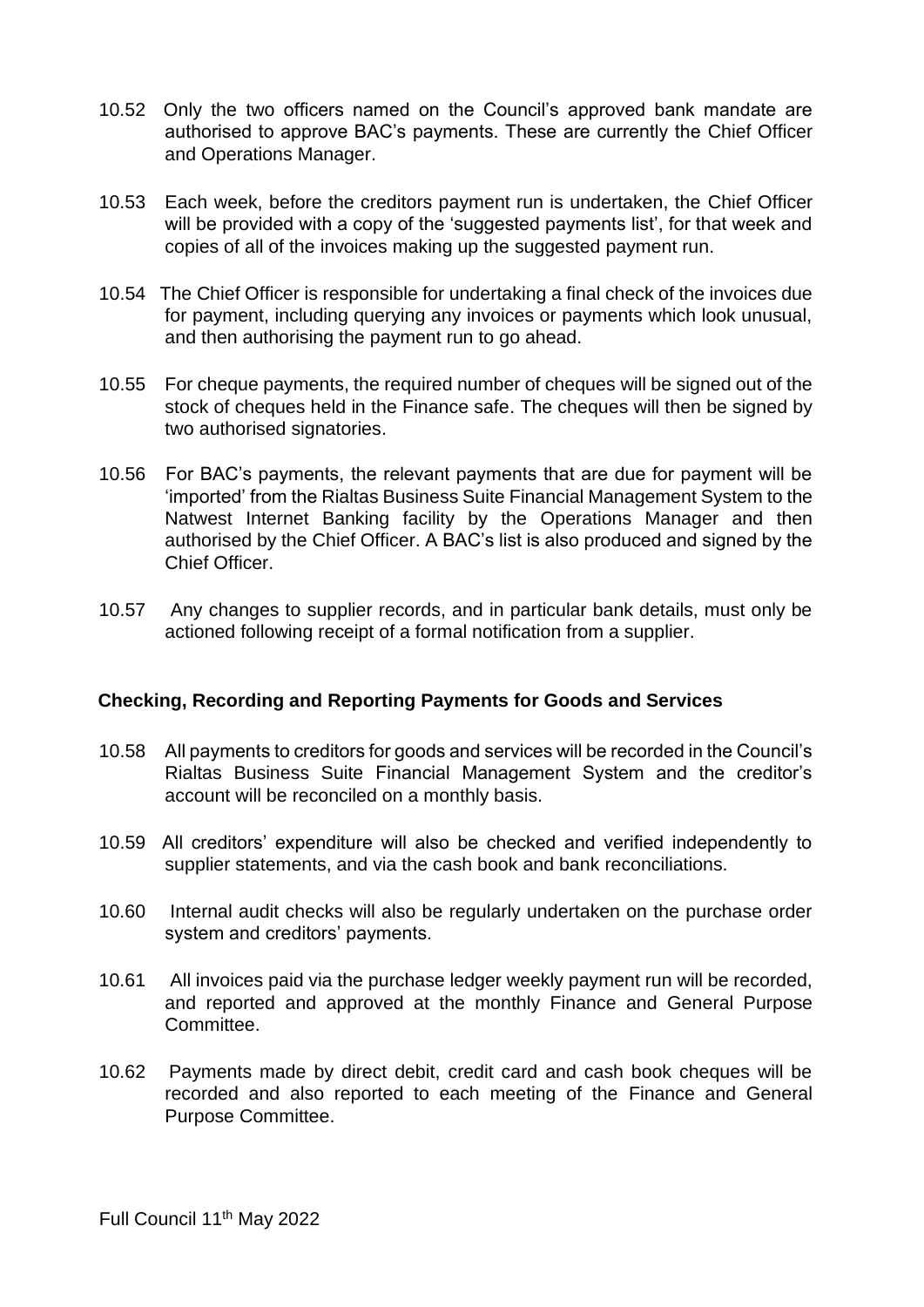10.63 In addition, under the requirements of the Local Government Transparency Code, the Council will also publish on its website all expenditure on a monthly basis.

# **11.0 Payment of Salaries and Wages and Members' Allowances**

- 11.1 The Council must make payments of salaries, wages, and members' allowances in accordance with the statutory requirements placed on all employers by current PAYE and National Insurance legislation issued by HM Revenues and Customs, as well as all other relevant legislation such as pension regulations and statutory sickness, maternity and paternity pay rules.
- 11.2 All employee related payments will also need to be made in accordance with the National Joint Council for Local Government Services (NJC) National Agreement on Pay and Conditions of Service (otherwise known as 'the Green Book'), the requirements of the Northumberland County Pension Fund, the Council's approved staffing establishment, the terms and conditions set out in individual contracts of employment, and the approved Officers' Allowances Policy.
- 11.3 The Chief Officer (is paid in accordance with the National Agreement on Pay and Conditions of Service for Clerks as recommended by the National Association of Councils (NALC) and Society for Local Council Clerks (SLCC).
- 11.4 The Chief Officer is responsible for ensuring that all relevant legislation, Council policies and other requirements relating to the payment of salaries and wages are complied with.
- 11.5 Flexi system sheets are required to be completed for all staff. Overtime sheets need to be completed and must be certified for accuracy and completeness by the Chief Officer prior to payment.
- 11.6 Claims for car mileage and other expenses must be made an official claim form, supported by receipts or other evidence and duly authorised by the Chief Officer.
- 11.7 Employers' and employees' pension contributions in respect of staff who are members of the Local Government Pension Scheme will be calculated in accordance with relevant pension regulations, automatic enrolment requirements and the rules and requirements of the Northumberland County Pension Fund.
- 11.8 The payment of all salaries and wages to staff will be made by Northumberland County Council direct into staff bank accounts. Any amendments to the monthly payroll will be sent to Northumberland County Council by the Chief Officer prior to payments being made.
- 11.9 Monthly payroll related payments are made by BAC's to HM Revenues and Customs in respect of Income Tax and National Insurance Contributions, by Northumberland County Council. Pension contributions, will also be checked and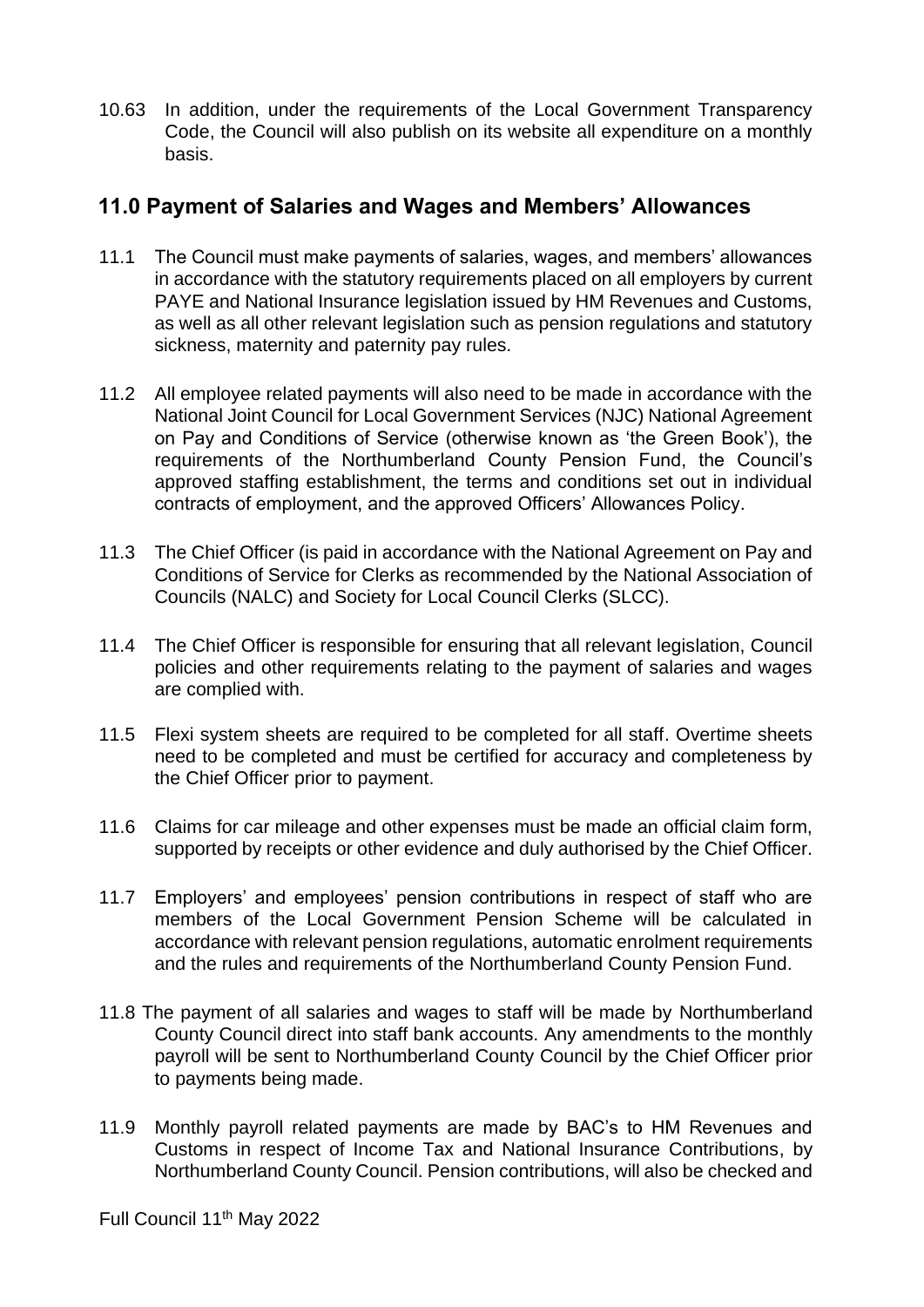signed off by Northumberland County Council wages department prior to being paid.

# **12.0 Collection and Banking of Income**

#### **Responsibilities and Separation of Duties**

- 12.1 The principle of separation of duties shall be observed in connection with collection and banking of income, as far as is practicable within the staffing resources available. As a minimum, separation of duties must be observed in respect of the following areas:-
	- (a) The duty of collection and preparation for banking of income, and the duty of checking, recording and reconciling that income;
	- (b) The duty of requesting a sales invoice or calculating an amount due to the Council, and the process of raising a sales invoice and recording and reconciling the subsequent income.
- 12.2 The Chief Officer is ultimately responsible for the collection of all monies due to the Council, and overseeing that all invoices for work carried out, services rendered, or goods supplied by the Council.
- 12.3 The Finance and Procurement Officer is responsible for the following income collection procedures:-

The Administration Assistant is responsible for the following:-

setting up customers on the computerised sales ledger;

The Finance and Procurement Officer is responsible for the following:-

- setting the payment terms;
- ensuring the correct VAT treatment;
- ensuring the correct coding;

The Operations Manager is responsible for the following:-

- raising the invoice;
- checking the calculation of the amount due or charge levied;
- sending out reminder letters; and co-ordinating recovery action.
- 12.4 The Finance and General Purposes Committee will consider all fees and charges for goods provided and services rendered by the Council, annually, and make recommendations to the Council around the time that the Council Budget is set.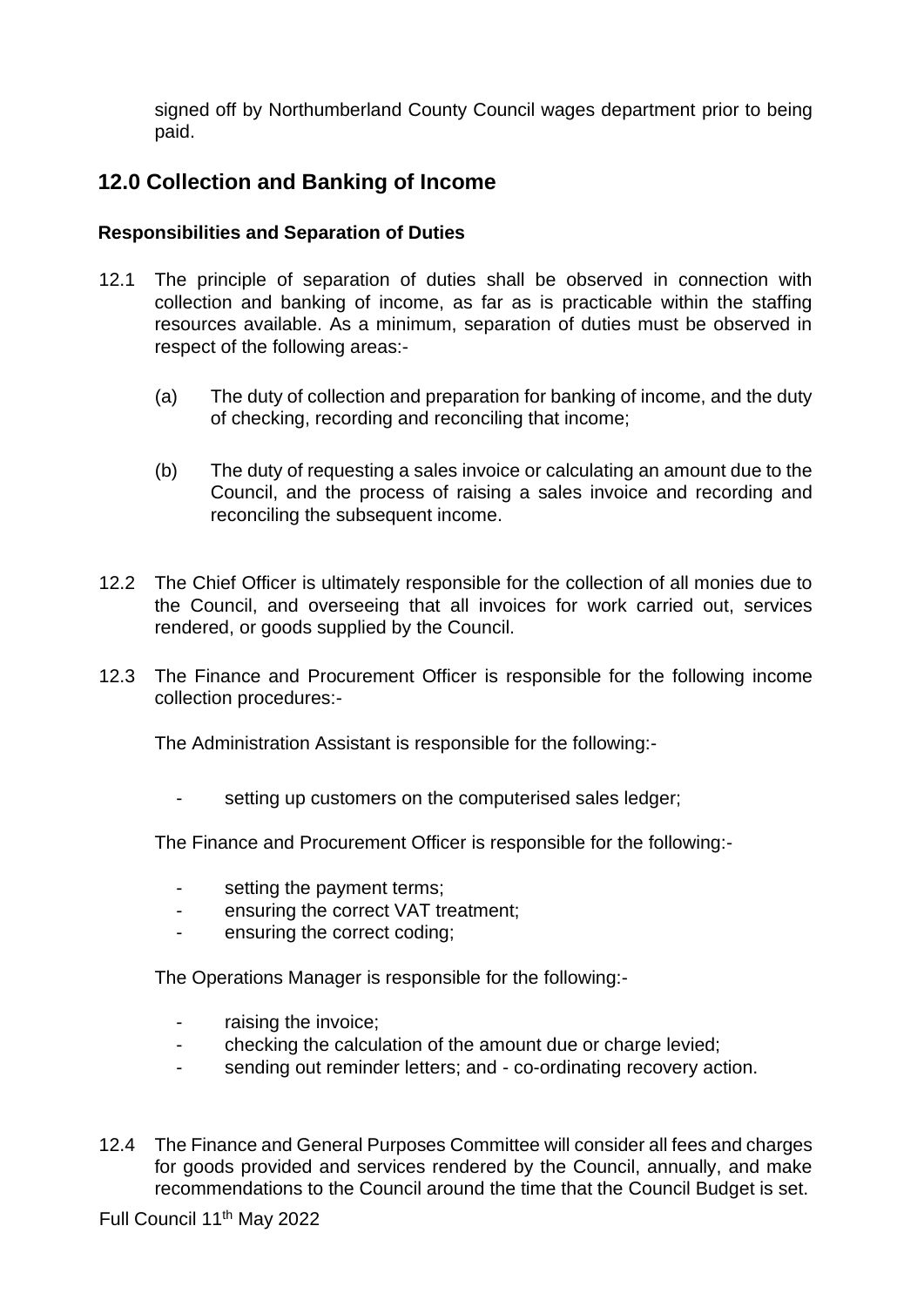12.5 Outstanding debts will be reported to the Finance and General Purposes Committee as and when necessary. The Finance and Procurement Officer is responsible for the recovery of all outstanding debts. Any requests for the write off any irrecoverable debts will be reported to and approved by the Finance and General Purposes Committee.

#### **Raising of Invoices, Monitoring of Debt and Recovery Action**

- 12.6 All requests to raise an invoice for income due to the Council must be will be made via Rialtas Business Suite Financial System.
- 12.7 All invoices should be priced, using the Council's approved fees and charges schedule.
- 12.8 Invoices will be raised and sent out by the Finance and Procurement Officer as soon as possible and will show the following information:-
	- Name and address of the Council:
	- Name and address of the customer;
	- Invoice date:
	- Description of the goods / services provided;
	- Invoice value including any VAT chargeable;
	- Payment terms; and
	- The Council's bank details.
- 12.9 There are currently four forms of payment available which are cash, cheque, visa/debit card and BACS, and the Council's bank details are stated on the invoice.
- 12.10 At the end of each month a debtors list is produced showing outstanding debtors and the age of the debt. A statement is then sent out for those debtors, which are outside of the 21 days payment terms, stating that the amount is overdue and needs paying as soon as possible.
- 12.11 Reminder letters will be sent with threat of further recovery action if outstanding debts are not paid, followed up with a telephone call to the debtor.
- 12.12 If the debt has not been cleared, a final notice will be sent informing the debtor that the debt may now be passed to a collection agency or small claims court for recovery. Any outstanding debt will result in the suspension of use of the facilities until the debt is paid, any future use will require payment in advance.
- 12.13 If the payment is still not forthcoming, a judgement will then made by the Chief Officer, as to whether the debt should be referred for legal action. The materiality of the debt will need to be taken into account as taking legal action would incur solicitor and court costs which would need to be added to the debt.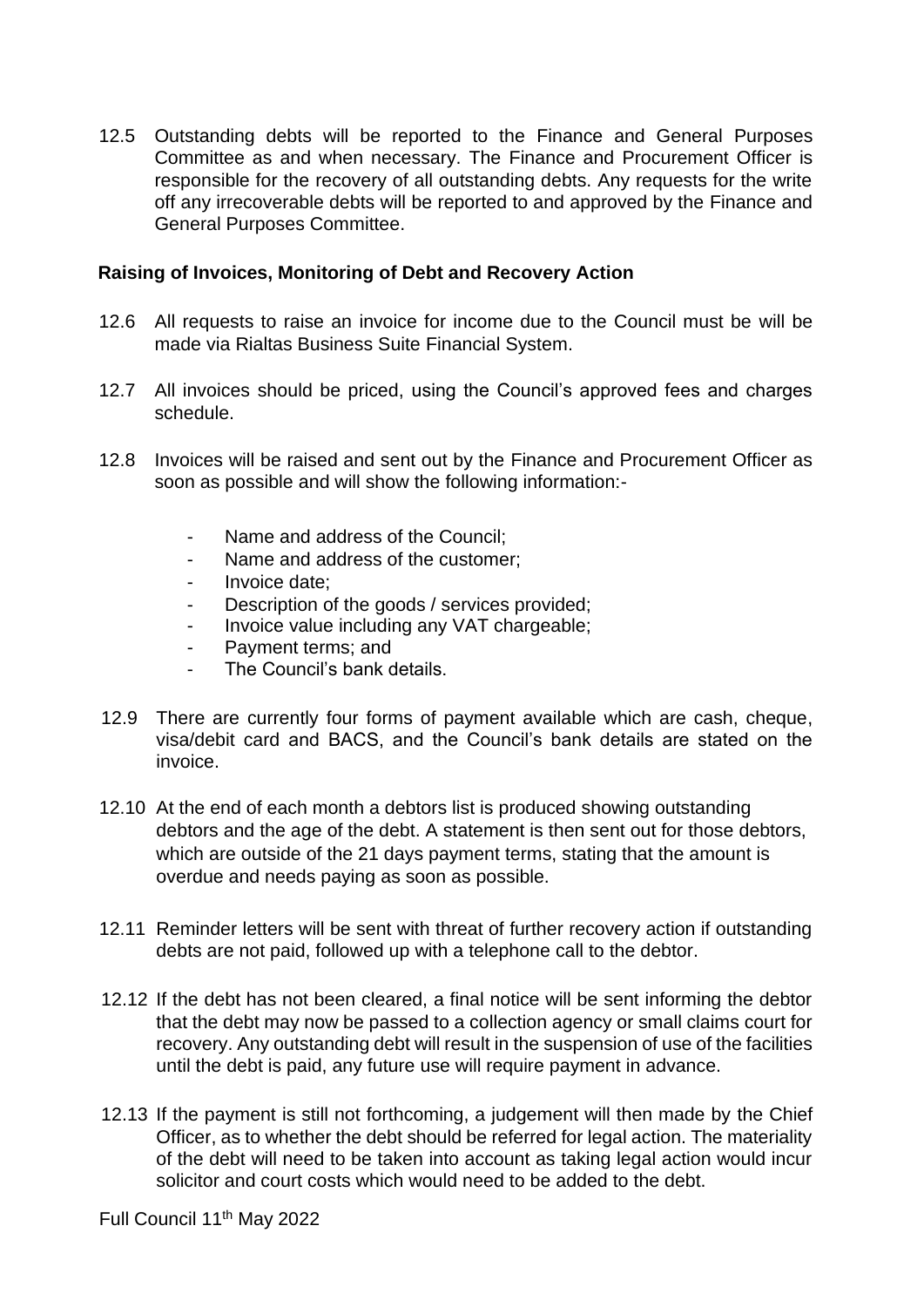12.14 If the debt is considered uncollectable or immaterial, it would be referred to the Council's Finance and General Purposes to consider write off.

#### **Receipt of Cash and Cheques**

- 12.15 All cash and cheques received at the Council Offices will be logged by the clerical assistant and then forwarded to the Finance and Procurement Officer.
- 12.16 Each cash or cheque payment will be receipted using an official Council receipt book. Any payment by visa/debit card will produce a receipt automatically.
- 12.17 Once receipted, all cash and cheque received will be held in a cash box in the safe prior to banking, usually on a weekly basis, by the Finance and Procurement **Officer**
- 12.18 All bankings are recorded via Rialtas Business Suite and reconciled to the Council's bank accounts on a weekly basis via the eRialtas Business Suite and NatWest online reconciliation.

#### **Receipt of the Precept, Grants and Other Funding**

12.19 The Finance and Procurement Officer is also responsible for ensuring that any grants and other funding provided by external bodies including the Precept from Northumberland County Council, are properly claimed, received promptly, checked for accuracy, properly recorded in the Council's Accounts, and only used for the purposes for which they were awarded.

#### **13.0 Treasury Management**

#### *Overall Arrangements*

.

- 13.1 The Council's treasury management activities are controlled by Schedule 1 of the Local Government Act 2003, in relation to Capital Finance for Parish and Community Councils.
- 13.2 The Council has in place a Treasury Management Policy which sets out its strategy and objectives, and how it will manage, control and report its treasury management activities.
- 13.3 Responsibility for the approval and monitoring of the Treasury Management Policy lies with the Finance and General Purpose Committee, while responsibility for implementing and administrating treasury management decisions lies with the Chief Officer, who will act in accordance with the Council's Code of Practice and the CIPFA Standard of Professional Practice on Treasury Management.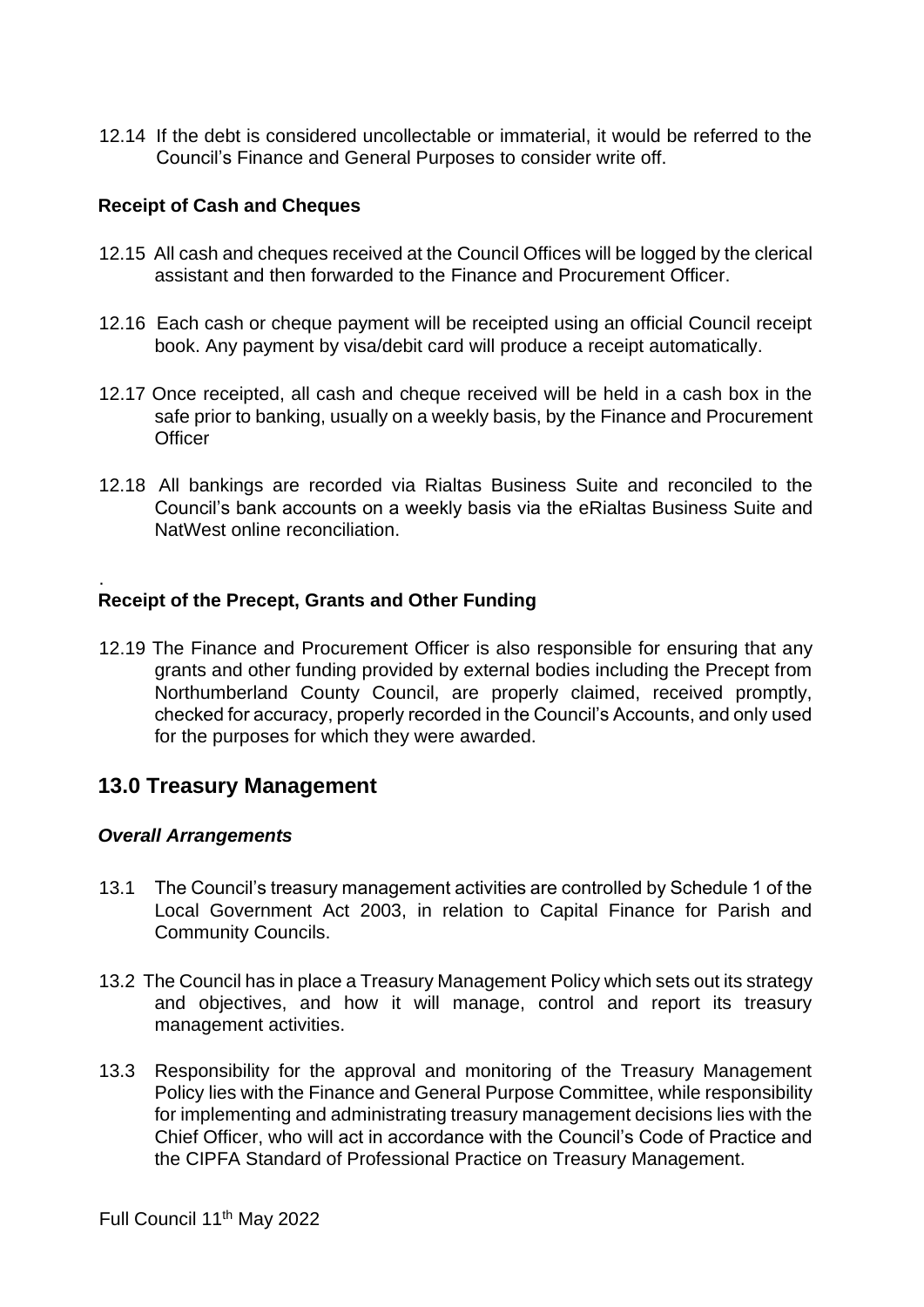#### *Loans*

- 13.4 Responsibility for the approval of any new external borrowing and any rescheduling of existing borrowing lies with the Council and would be based on advice provided by the Chief Officer.
- 13.5 Any new loans will be negotiated on behalf of the Council by the Chief Officer. All borrowings will be taken out in the name of the Council. The Council's approved method of borrowing will be Public Sector Loans Board (PWLB) loans and all borrowing will be made up of fixed interest rate loans so as not to subject the Council to the risks associated with interest rate fluctuation.
- 13.6 The revenue costs of the Council's current outstanding borrowing will be regularly monitored and reviewed by the Chief Officer. Rescheduling or early repayment of debt will be considered only where it is financially advantageous for the Council to do so. A number of factors would need to be considered including balancing the savings that may be made in interest payable and annual repayment costs, against the reduction in Council balances in order to repay the debt, and the premiums that might be payable in order to do so.
- 13.7 Borrowing for capital projects will only be considered where absolutely necessary i.e. where there is no other funding is available. Any future borrowing would be made in compliance with the Council's Treasury Management Code of Practice.
- 13.8 Proper records of loans will be maintained and regularly reconciled to actual repayments made and current balances outstanding.

#### *Investments*

- 13.9 Responsibility for the investment of surplus balances lies with the Chief Officer and is subject to the approval of Finance and General Purpose Committee. Any changes to the Council's investment arrangements would need to be reported to the Finance and General Purpose Committee and approved by the Council.
- 13.10 All investments of money under the control of the Council will be in the name of the Council. The Council's approved method of investment is high interest bank accounts, term deposits with banks and building societies, and the Public Sector Deposit Fund.
- 13.11 The Council's overriding priority will be the security of its investments, whilst maximising the interest receivable within the confines of this overall objective.
- 13.12 All investment certificates and other documents relating to investments shall be retained by the Chief Officer. Proper records of investments will be maintained and regularly reconciled to actual balances held.

# **14.0 Capital Programme Works and Contracts**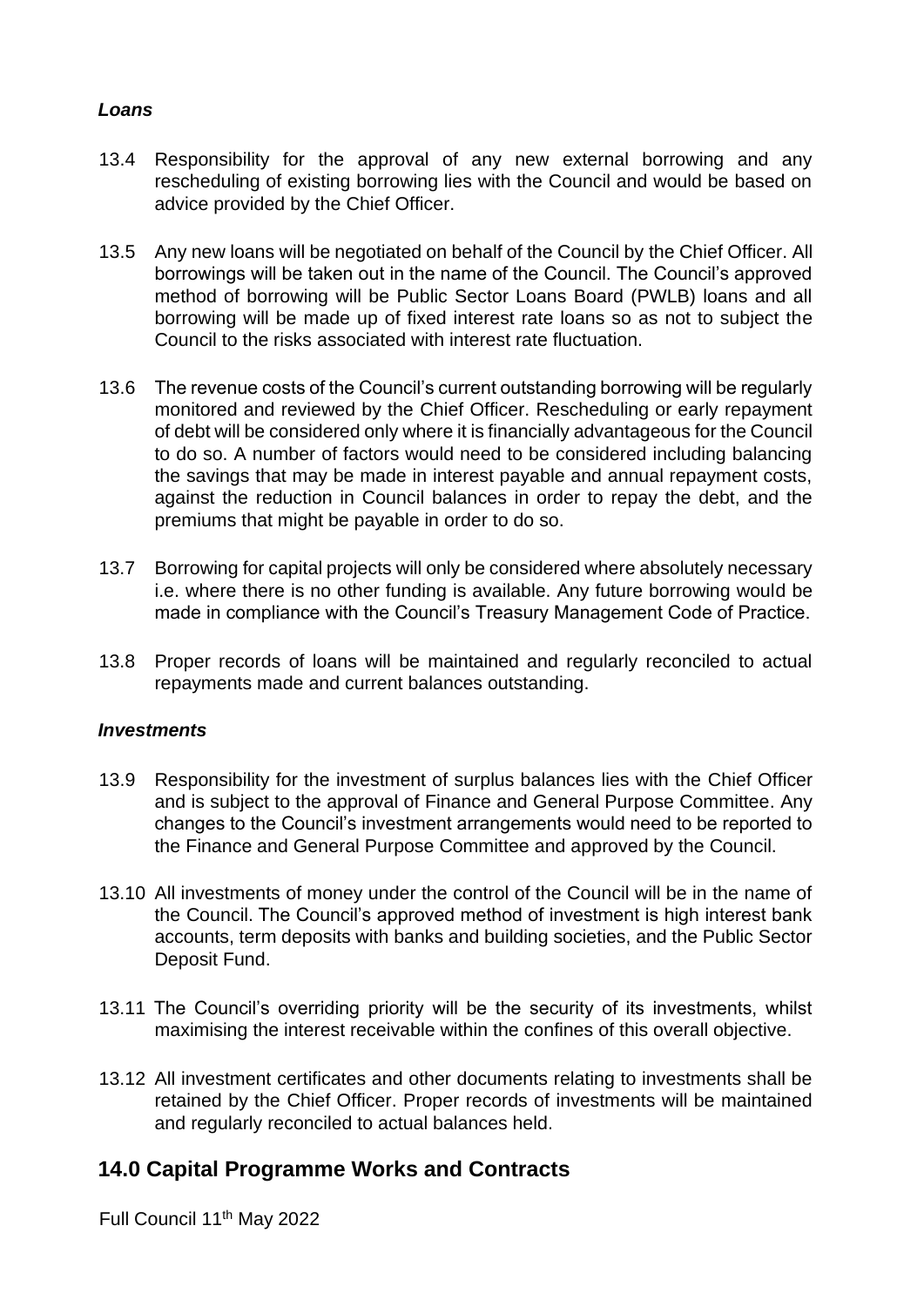14.1 The Council's detailed rules for all procurement relating to capital programme works are set out in section 10 of these Standing Orders..

# **15.0 Management of Consumable Stocks**

- 15.1 The general officer is responsible for the care and custody of any consumable stocks.
- 15.2 Delivery notes should be retained where available in respect of all goods received into stocks, and all goods must be checked with regard to quantity and quality at the time delivery is made.
- 15.3 As a general rule, stocks should be maintained at the minimum levels consistent with operational requirements.

# **16.0 Management of Assets and Inventories**

- 16.1 The Operations Manager will maintain a fixed asset register for all major assets, and equipment and updating records for all fixtures, fittings, machinery and equipment utilised across the Council, in accordance with internal audit requirements.
- 16.2 The Operations Manager, will be responsible for maintaining a schedule of estimated life and replacement costs for all material plant, vehicles, machinery and equipment in line with the requirements of the Asset Management Plan.

# **17.0 Asset Management of Land and Property**

- 17.1 The Chief Officer, supported by the Operations Manager is responsible for ensuring that the Council's Asset Management Plan is maintained and updated.
- 17.2 The Asset Management Plan helps to ensure the strategic long-term management of the Council's land and buildings and other assets in order to optimise their utilisation in terms of service benefits and service return, and to identify long term maintenance and capital investment requirements.
- 17.3 The Chief Officer will also make appropriate arrangements for the custody of title deeds and Land Registry Certificates of properties and land owned by the Council and ensure that records are maintained recording the location, plans, land registry reference, purchase details, nature of the interest, tenancies, leases or licences granted, rents payable and the purpose for which held.
- 17.4 The Operations Manager will ensure that all land and properties owned by the Council, are included on the Council's Asset Register and that they are revalued as necessary for accounts and insurance purposes.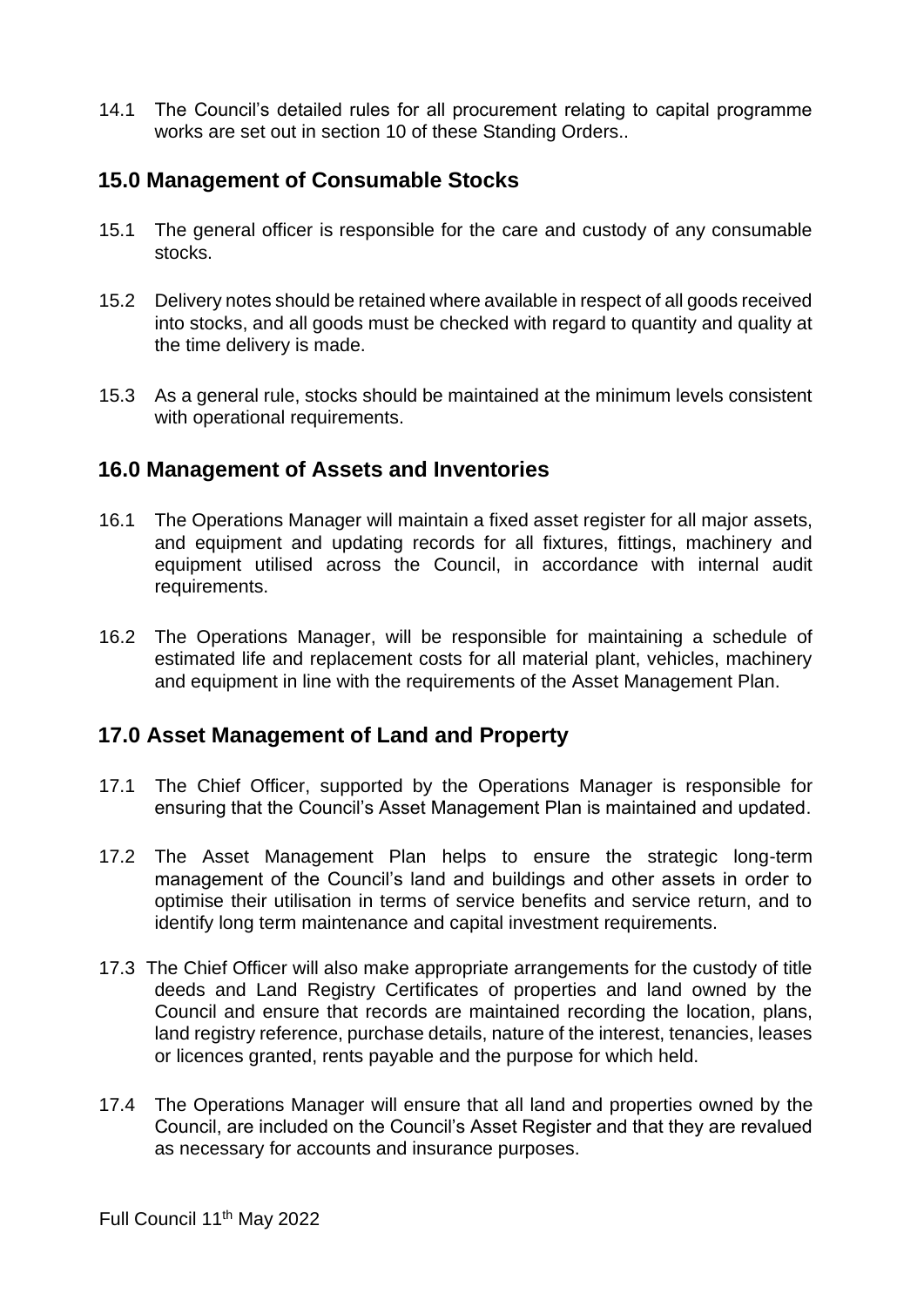17.5 No land or property shall be purchased or otherwise acquired, or sold, leased or otherwise disposed of without the authority of the Council and all transactions involving land and property shall be reported to and subject to the approval of Finance and General Purpose Committee.

# **18.0 Insurance Arrangements**

- 18.1 The Operations Manager is responsible for managing and arranging the Council's insurance cover and negotiating all claims with the Council's insurers in consultation with the Chief Officer.
- 18.2 As a minimum, the Council's insurance policy will cover the following areas:-
	- Public liability cover of £15 million;
	- Employers liability cover of £10 million;
	- All risks property damage cover for all Council buildings, plant, machinery, contents, play equipment, computer equipment and street furniture;
	- Theft cover for all contents, machinery, and office equipment;
	- Business interruption cover for the community centres;
	- Cover for all cash held in safes and cash in transit:
	- Libel and slander cover;
	- Legal expenses cover;
	- Hirers liability cover to £2 million;
	- Personal accident cover for Members and officers; and
	- Fidelity guarantee for Members and officers.
- 18.3 The Chief Officer will notify the Operations Manager of all new or increased risks that require a possible change to the Council's insurance arrangements.
- 18.4 The Operations Manager will keep a record of all insurance policies held by the Council, including full details of the property, plant, machinery and equipment and risks covered by the policies.
- 18.5 The Operations Manager will also maintain a comprehensive record of all insurance claims, covering both open and closed claims, and including copies of all correspondence and evidence relating to the claims.
- 18.6 The Council's insurance arrangements will be reviewed every year and considered by the Council. The Operations Manager will also meet periodically with the Council's insurers to discuss and review the Council's insurance arrangements.
- 18.7 The Operations Manager must be promptly notified of any accident, loss, liability, physical damage, or any other event likely to lead to an insurance claim. This is the responsibility of all officers and Members.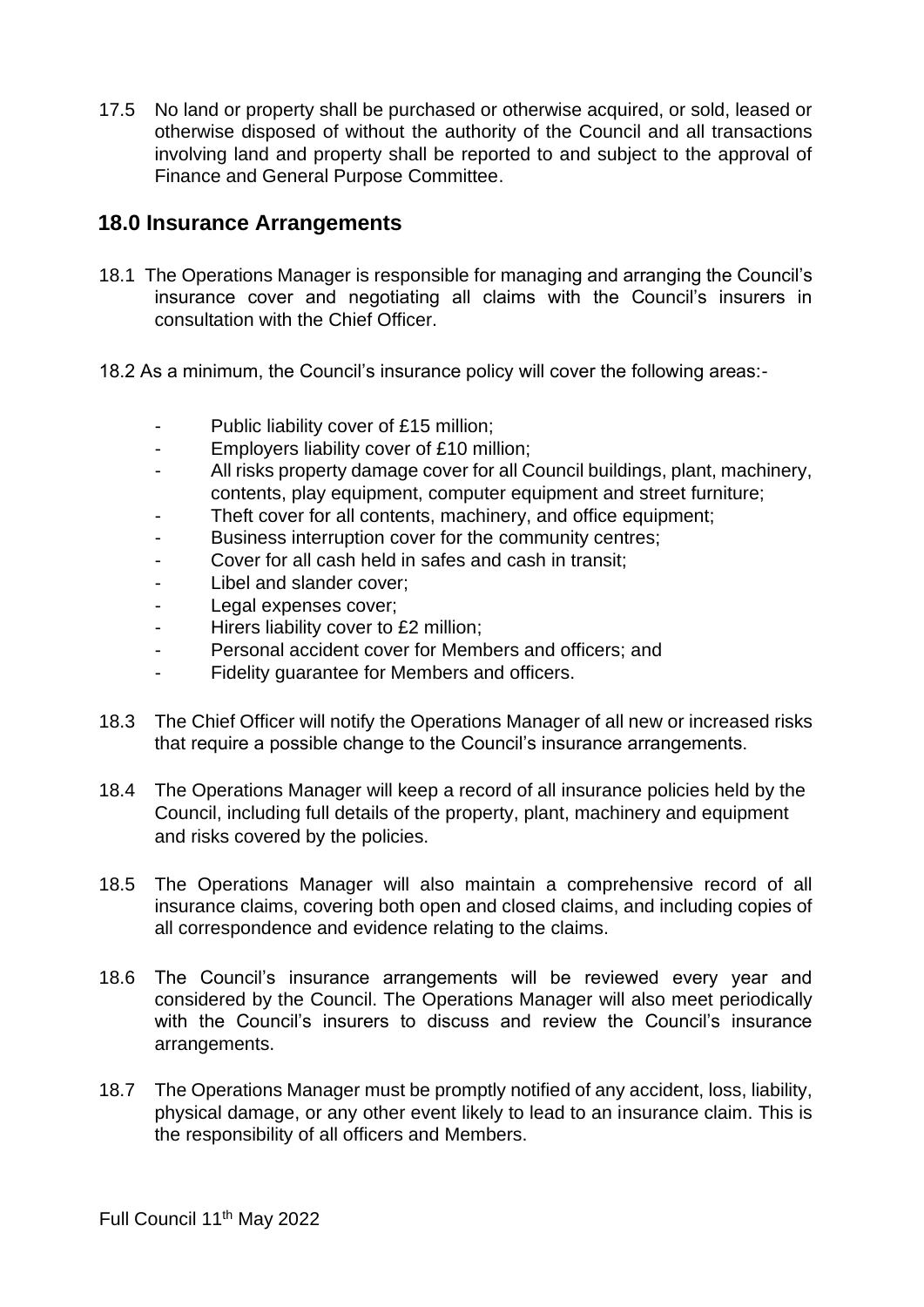- 18.8 Officers must ensure that any potential insurance claims are evidenced as far as possible and may be required to assist or liaise with the Council's insurers in relation to any claims made. A crime reference number must be sought from the police for all claims involving criminal damage or other criminal activity.
- 18.9 All Members and officers of the Council will be covered by personal accident insurance during official duties and fidelity guarantee insurance will be put in place to protect the Council against employee or Member fraud and corruption.

# **19.0 Taxation**

- 19.1 Northumberland County Council as a paid agent of the Council are responsible for advising Members and officers on all taxation issues affecting the Council, maintaining the Council's tax records, making all tax payments, receiving tax credits, submitting tax returns by their due date, and co-operating with any tax inspection visits.
- 19.2 The main taxation issues relevant to the Council are employee related taxes such as PAYE and National Insurance Contributions and VAT which are all payable to HM Customs and Revenues.

# **20.0 Update of the Financial Regulations**

20.1 The Chief Officer is responsible for ensuring that the Financial Regulations are reviewed annually and updated where necessary, and that any changes are reported to and approved by the Council.